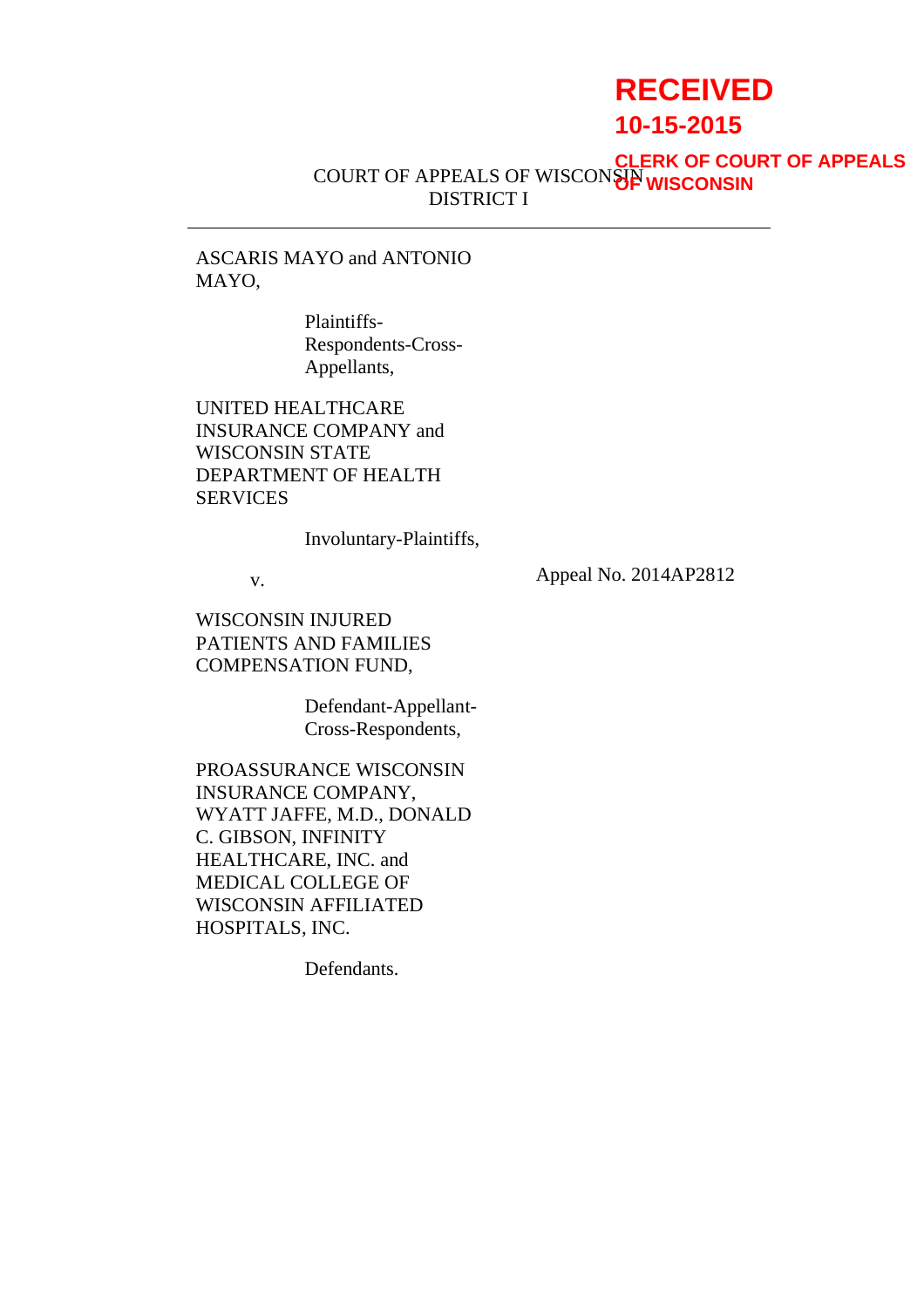On Appeal from Circuit Court for Milwaukee County The Honorable Jeffrey A. Conen, Presiding Circuit Court Case No. 12-CV-6272

## **AMICUS CURIAE BRIEF OF THE WISCONSIN HOSPITAL ASSOCIATION, THE WISCONSIN MEDICAL SOCIETY AND THE AMERICAN MEDICAL ASSOCIATION**

WHYTE HIRSCHBOECK DUDEK S.C. Thomas M. Pyper State Bar No. 1019380 Jeffrey L. Vercauteren State Bar No. 1070905 P.O. Box 1379 Madison, WI 53701-1379 608-255-4440 tpyper@whdlaw.com jvercauteren@whdlaw.com

Attorneys for The Wisconsin Hospital Association, the Wisconsin Medical Society and the American Medical Association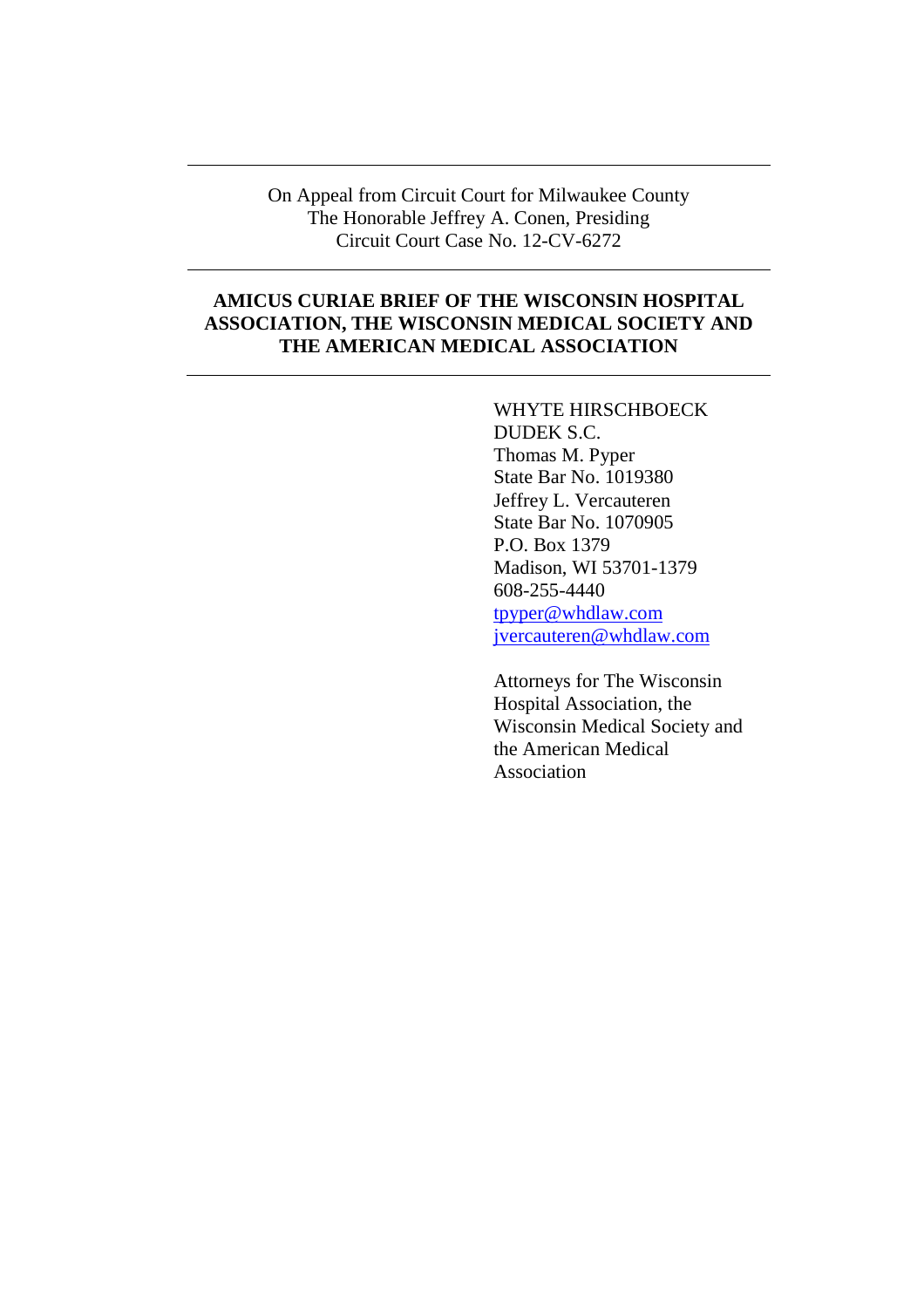# **TABLE OF CONTENTS**

| $\mathbf{I}$ . | THE LEGISLATURE HAD A RATIONAL BASIS FOR<br>ENACTING THE MEDICAL LIABILITY CAP 1 |                                                                                                       |
|----------------|----------------------------------------------------------------------------------|-------------------------------------------------------------------------------------------------------|
|                | A.                                                                               | The Cap Protects Access To Health Care Services                                                       |
|                | <b>B.</b>                                                                        | The Cap Helps Contain Health Care Costs By Limiting                                                   |
|                | $C$ .                                                                            | The Cap Helps Control Health Care Costs By<br>Reducing Medical Liability Insurance And Health         |
|                | D.                                                                               | The Cap Ensures The Financial Integrity Of The Fund<br>And Guarantees Recovery Of Economic Damages By |
| II.            |                                                                                  | THE CONSTITUTIONALITY OF THE CAP CANNOT BE<br>DEPENDENT ON ECONOMIC MARKET CONDITIONS 13              |
|                |                                                                                  |                                                                                                       |
|                |                                                                                  |                                                                                                       |
|                |                                                                                  | CERTIFICATE OF COMPLIANCE WITH RULE 809.19(12) 19                                                     |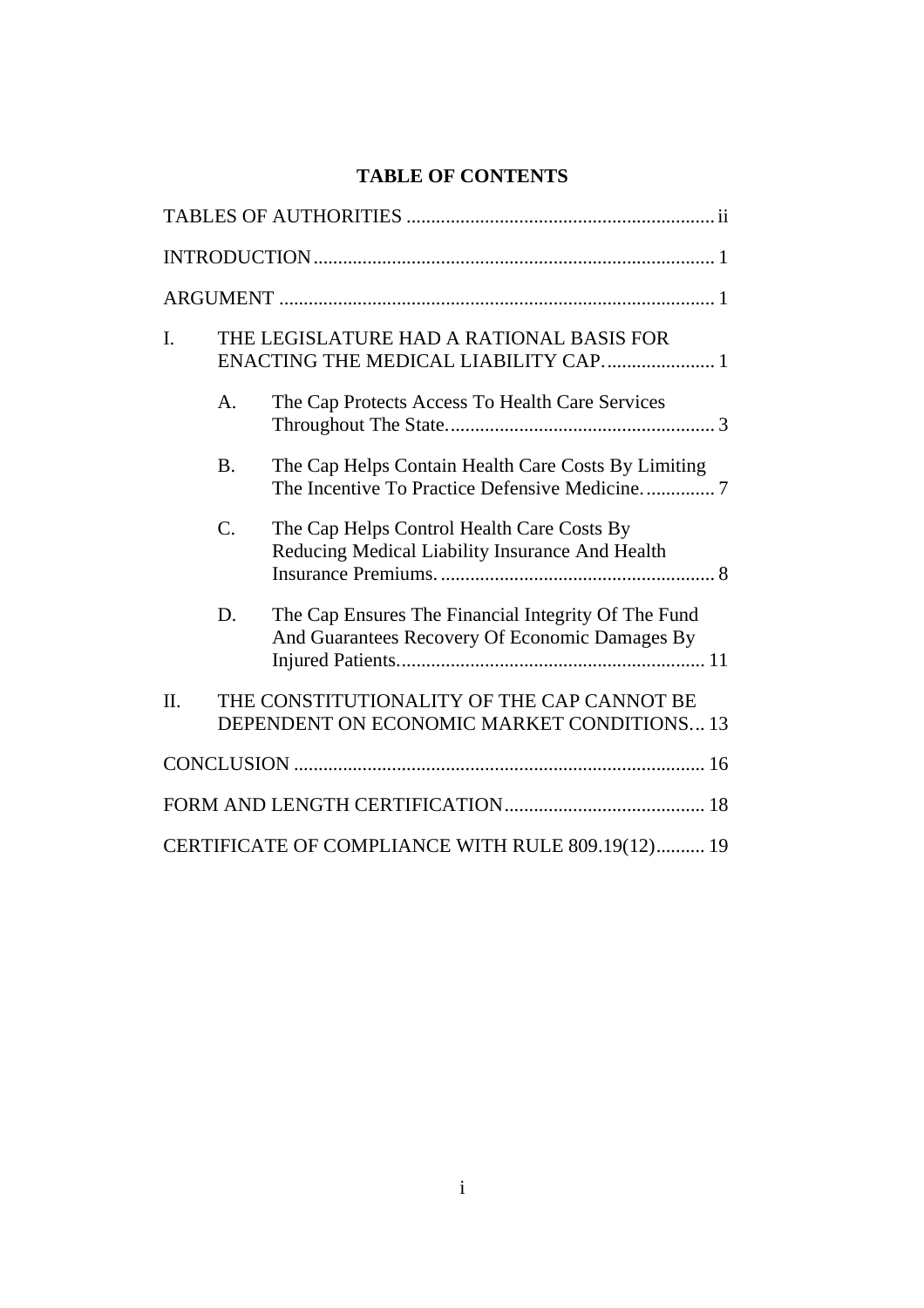# **TABLE OF AUTHORITIES**

| <b>CASES</b>                                                                                                                                                                        | Page(s) |
|-------------------------------------------------------------------------------------------------------------------------------------------------------------------------------------|---------|
| Bostco LLC v. Milwaukee Metro. Sewerage Dist.,                                                                                                                                      |         |
| Chan v. Curran,                                                                                                                                                                     |         |
| Espina v. Jackson,                                                                                                                                                                  |         |
| Ferdon ex rel. Petrucelli v. Wis. Patients Comp. Fund,<br>2005 WI 125, 284 Wis. 2d 573, 701 N.W.2d 440  1, 11, 12                                                                   |         |
| Prince George's Cnty. v. Longtin,                                                                                                                                                   |         |
| Wis. Med. Soc'y, Inc. v. Morgan,                                                                                                                                                    |         |
| <b>STATUTES</b>                                                                                                                                                                     |         |
|                                                                                                                                                                                     |         |
|                                                                                                                                                                                     |         |
|                                                                                                                                                                                     |         |
| <b>OTHER AUTHORITIES</b>                                                                                                                                                            |         |
| American Medical Association, Advocacy Resource Center, "Caps<br>on Damages" (2015), http://www.ama-<br>assn.org/ama/pub/advocacy/topics/medical-liability-reform/state-            |         |
| Avraham, Ronen, Leemore S. Darny & Max M. Schanzenbach, "The<br>Impact of Tort Reform on Employer-Sponsored Health Insurance<br>Premiums," National Bureau of Economic Research, 22 |         |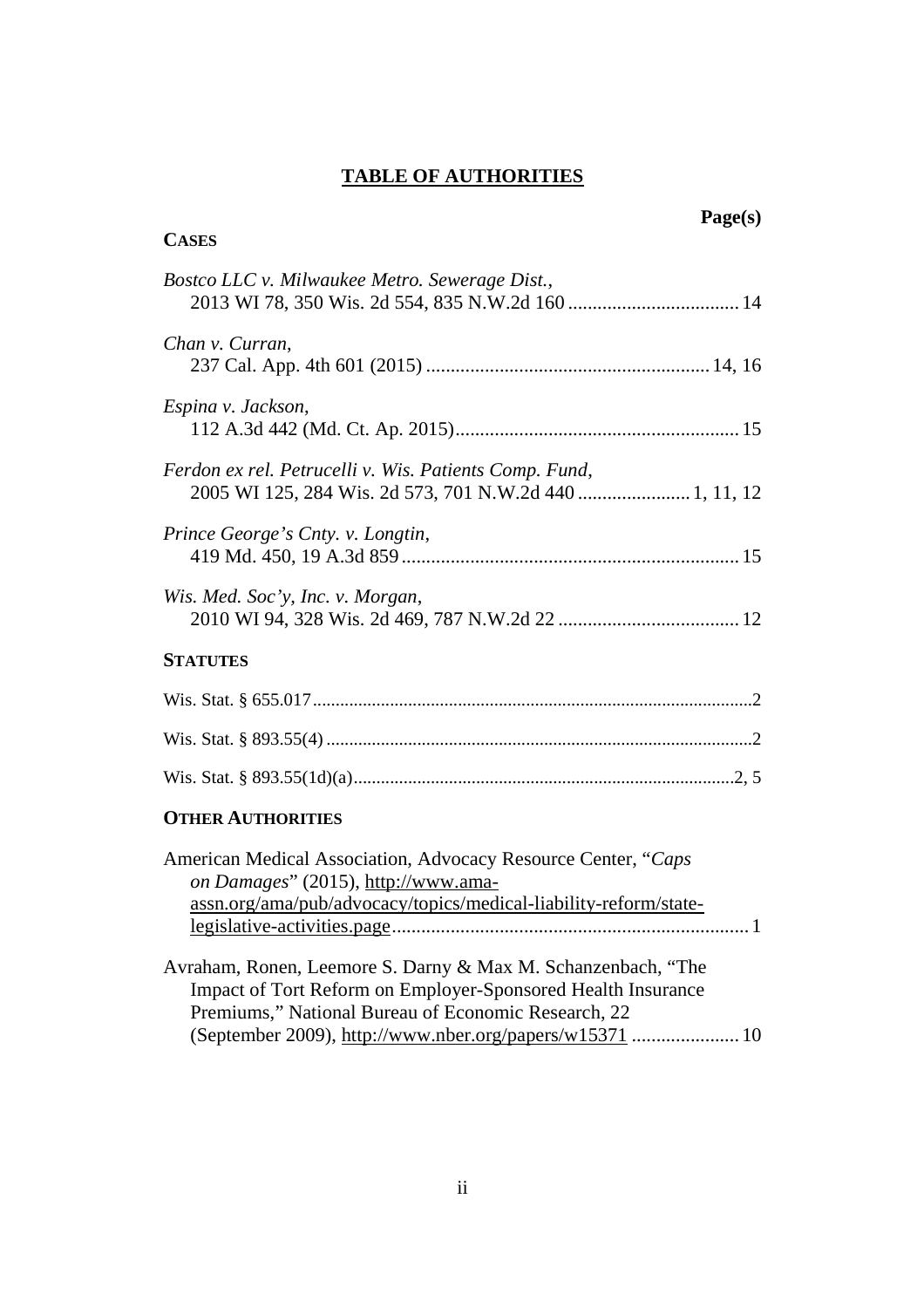| Baicker, Katherine, Elliot S. Fisher & Amitabh Chandra,<br>"Malpractice Liability Costs and the Practice of Medicine in the<br>Medicare Program," Health Affairs (2007),                                                                                    |
|-------------------------------------------------------------------------------------------------------------------------------------------------------------------------------------------------------------------------------------------------------------|
| http://content.healthaffairs.org/content/26/3/841.full.pdf+html 8                                                                                                                                                                                           |
| Congressional Budget Office, Cost Estimate on the Help Efficient,<br>Accessible, Low-cost Timely Healthcare (HEALTH) Act of 2011                                                                                                                            |
| Congressional Budget Office, Letter from Douglas W. Elmendorf,<br>Director, to the Honorable Orrin G. Harch, U.S. Senate (October<br>9, 2009), http://www.cbo.gov/sites/default/files/10-09-                                                                |
| Crain's Chicago Business, "Illinois Med-Mal Ruling to Boost"<br>Insurers' Costs 18%" (February 22, 2010),<br>http://www.chicagobusiness.com/article/20100222/NEWS03/200<br>037194/illinois-med-mal-ruling-to-boost-insurers-costs-18-study 9                |
| Hamm, William G., H.E. Frech III & C. Paul Wazzan, MICRA and<br>Access to Health Care: By Lowering Health Care Costs, MICRA<br>Has Improved Californians' Access to Care, 3 (January 2014),<br>http://www.capphysicians.com/sites/default/files/2014HammRep |
| Illinois Department of Insurance, "Illinois Department of Insurance<br>Encourages Insurers to Comply with 2005 Medical Malpractice<br>Reforms" (February 20, 2010),                                                                                         |
| Kashian, Russell D., Ph.D., "Technical Efficiency and Cost-Ratios<br>of State Health Care," Fiscal and Economic Research Center,<br>University of Wisconsin-Whitewater, 7 (2015),<br>http://www.wha.org/pdf/2015TechnicalEfficiencyReport.pdf 6             |
| Kessler, Daniel P. & Mark McClellan, "Do Doctors Practice<br>Defensive Medicine," National Bureau of Economic Research                                                                                                                                      |
| Kessler, Donald P., William M. Sage & David J. Becker, "Impact of<br>Malpractice Reforms on the Supply of Physician Services,"<br>JAMA (June 1, 2005), 2623,                                                                                                |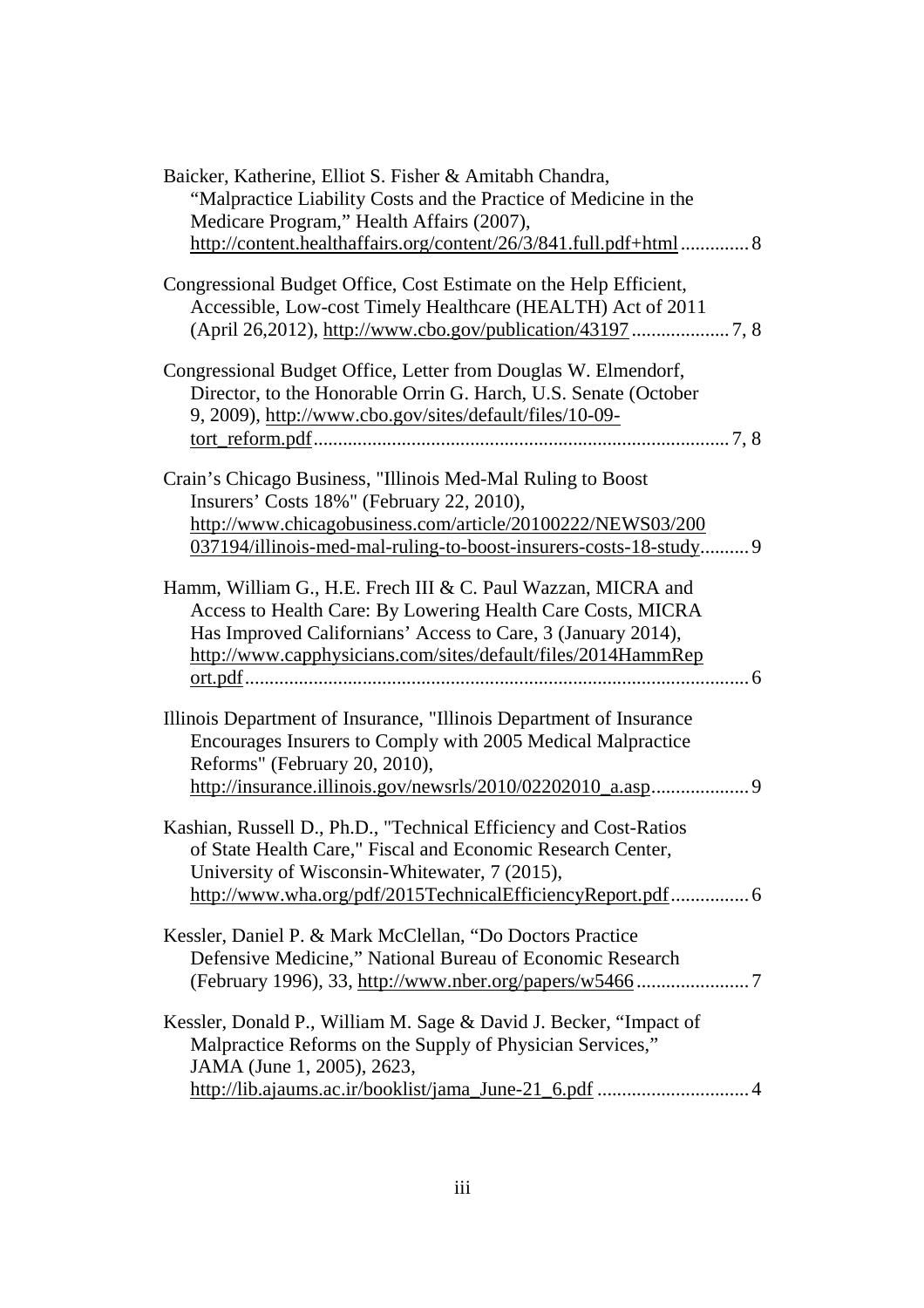| Northwestern University News, "Graduating Doctors Flee Illinois,  |
|-------------------------------------------------------------------|
| Cite Malpractice Policy: Illinois Faces Critical Physician        |
| Shortage, New Study Warns" (November 11, 2010),                   |
| http://www.northwestern.edu/newscenter/stories/2010/11/doctors    |
|                                                                   |
| Pinnacle Actuarial Resources, Wisconsin Injured Patients and      |
| Families Compensation Fund: Actuarial Analysis as of              |
|                                                                   |
| Texas Medical Association, "Proposition 12 Produces Healthy       |
| Benefits," http://www.texmed.org/tortreform/ (accessed Nov. 17,   |
|                                                                   |
| U.S. Chamber Institute for Legal Reform, 2012 State Liability     |
| Systems Suvery: Lawsuit Climate (September 2012),                 |
| http://www.instituteforlegalreform.com/uploads/sites/1/Lawsuit_   |
|                                                                   |
| Climate_Report_2012.pdf?phpMyAdmin=4xZE47et5fXTNj495s             |
|                                                                   |
| Viscusi, W. Kip & Patricia H. Born, "Damages Caps, Insurability,  |
| and the Performance of Medical Malpractice Insurance," Journal    |
| of Risk and Insurance (March 2005),                               |
| http://onlinelibrary.wiley.com/doi/10.1111/j.0022-                |
|                                                                   |
|                                                                   |
| Wisconsin Economic Development Corporation, Quality Health        |
| Care-A Wisconsin Advantage, Insource (April 22, 2014),            |
| http://inwisconsin.com/insource-newsletter/quality-health-care-a- |
|                                                                   |
|                                                                   |
| Wisconsin Hospital Association, 100 New Physicians a Year: An     |
| Imperative for Wisconsin (November 2011),                         |
| http://www.wha.org/pubarchive/reports/2011physicianreport.pdf 4   |
|                                                                   |
| Wisconsin Legislative Audit Bureau, Injured Patients and Families |
| Compensation Fund, Office of the Commissioner of Insurance,       |
| 13 (March 2013), http://legis.wisconsin.gov/lab/reports/13-       |
|                                                                   |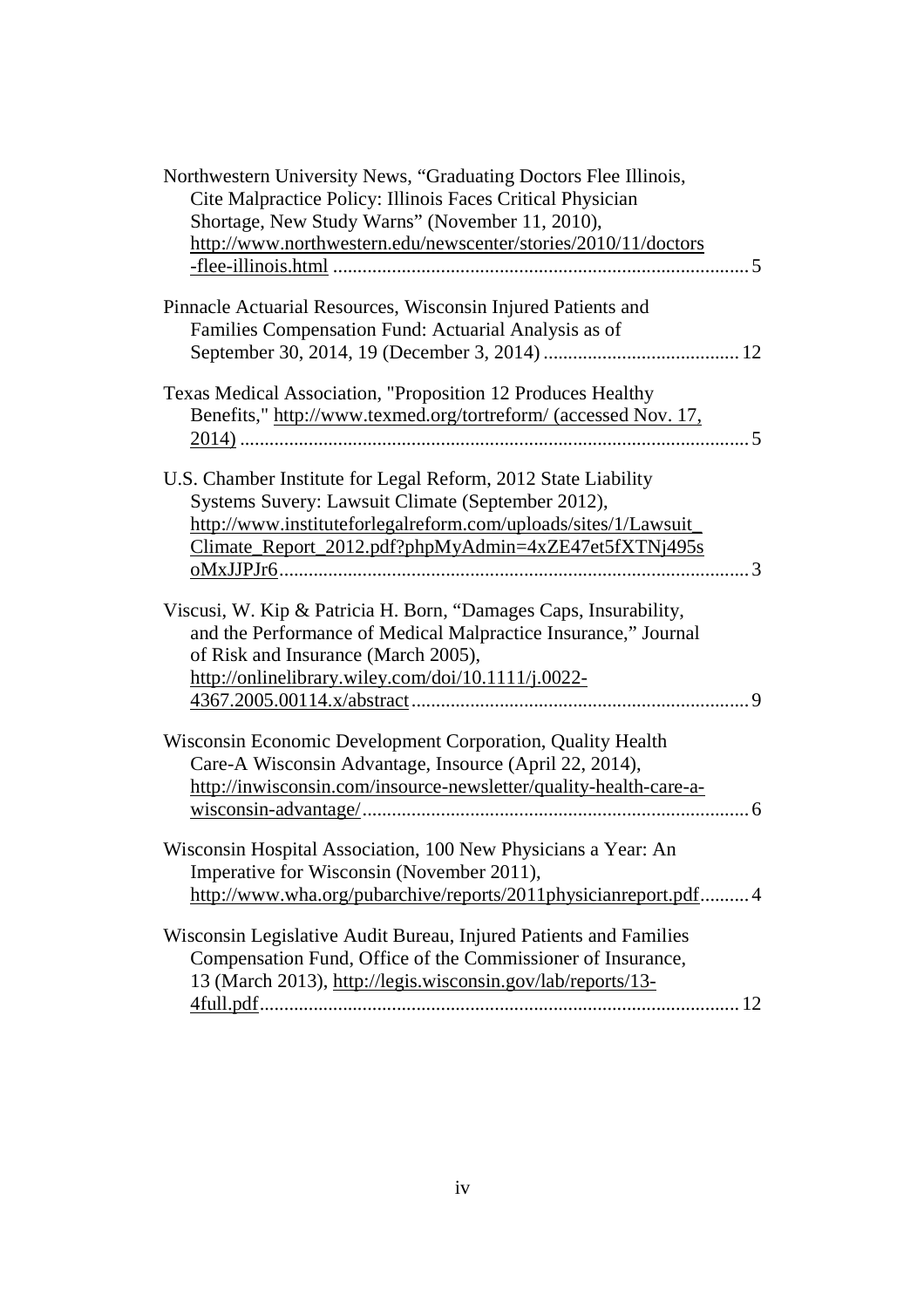| Wisconsin Legislative Fiscal Bureau, Injured Patients and Families |  |
|--------------------------------------------------------------------|--|
| Compensation Fund, 6-7 (January 2009),                             |  |
| http://legis.wisconsin.gov/lfb/publications/Informational-         |  |
| Papers/Documents/2009/84_injured%20patients%20and%20fami           |  |
|                                                                    |  |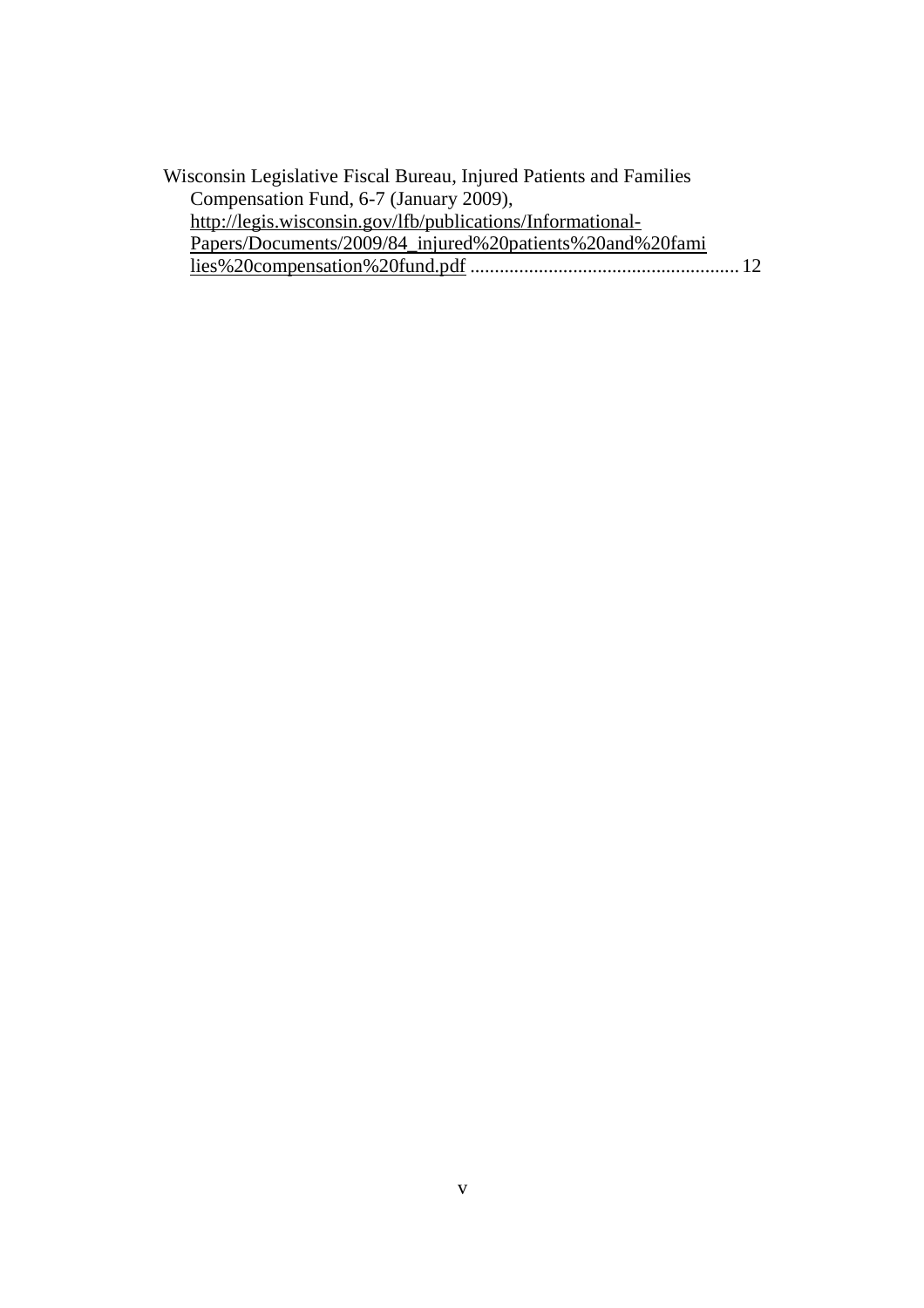#### **INTRODUCTION**

Wisconsin's medical liability system was enacted to curb health care costs and help secure access to affordable, quality health care for Wisconsin residents. Like the majority of states, that system includes a cap on the recovery of noneconomic damages.<sup>1</sup> Upsetting the Legislature's policy choice by invalidating the system's cap on noneconomic damages ("cap")—either as applied or on its face—would negatively impact the ability of Wisconsin to attract physicians to provide patient care to its residents, and thereby impair the ability of the members of the Wisconsin Hospital Association ("WHA"), the Wisconsin Medical Society ("Society") and the American Medical Association ("AMA") to provide the quality of health care services Wisconsin residents deserve.

#### **ARGUMENT**

## **I. THE LEGISLATURE HAD A RATIONAL BASIS FOR ENACTING THE MEDICAL LIABILITY CAP.**

Following the Wisconsin Supreme Court's decision in

*Ferdon ex rel. Petrucelli v. Wis. Patients Comp. Fund*, 2005

<sup>1</sup> American Medical Association, Advocacy Resource Center, "*Caps on Damages*" (2015), http://www.ama[assn.org/ama/pub/advocacy/topics/medical-liability-reform/state](http://www.ama-assn.org/ama/pub/advocacy/topics/medical-liability-reform/state-legislative-activities.page)legislative-activities.page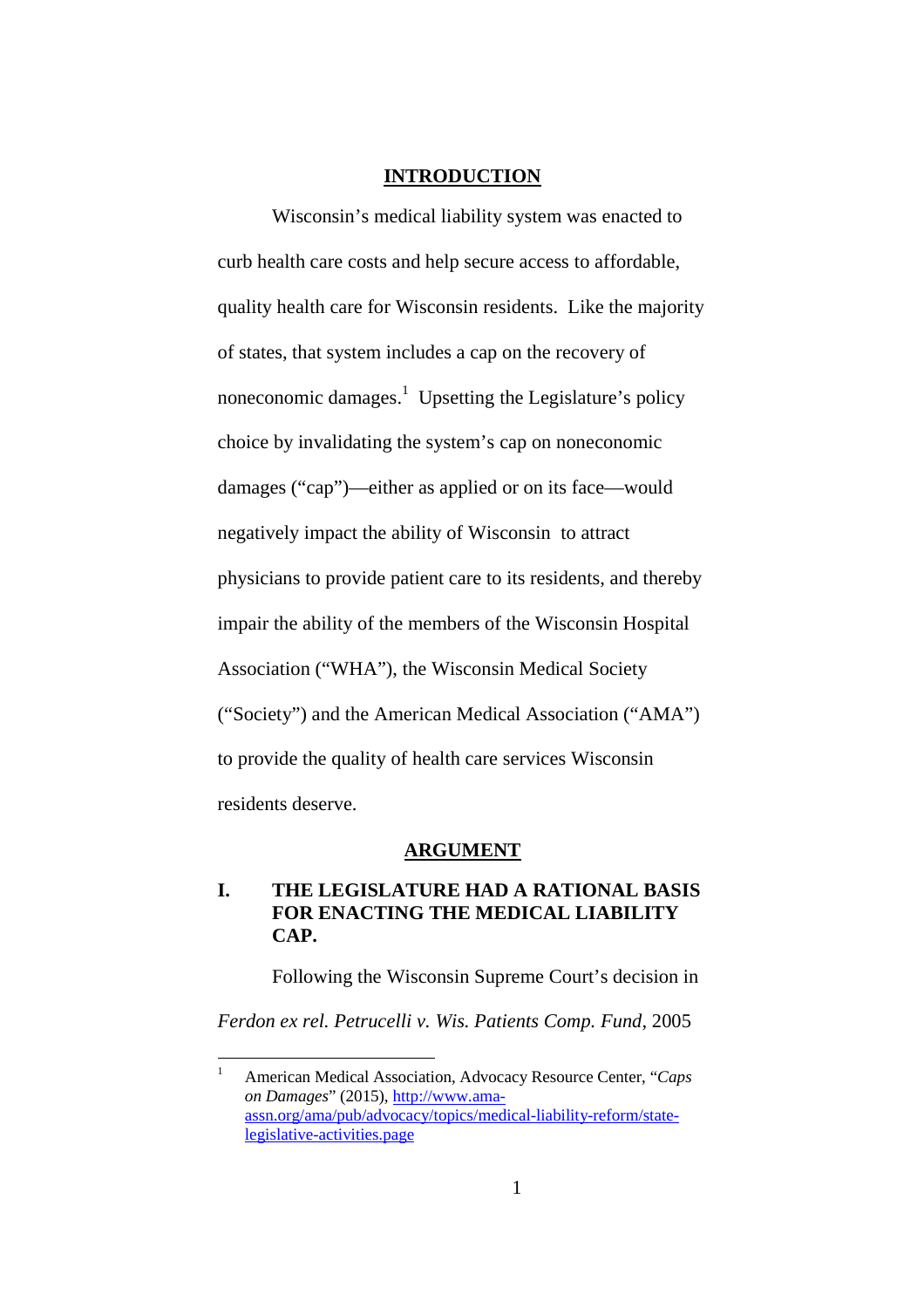WI 125, 284 Wis. 2d 573, 701 N.W.2d 440, the Legislature adopted the current Wis. Stat. §§ 655.017 and 893.55(4) to "ensure affordable and accessible health care" for Wisconsin citizens "while providing adequate compensation to the victims of medical malpractice." Wis. Stat. § 893.55(1d)(a). The Legislature concluded that the cap accomplishes that objective by doing the following:

- 1. Protecting access to health care services across the state and across medical specialties by limiting the disincentives for physicians to practice medicine in Wisconsin….
- 2. Helping contain health care costs by limiting the incentive to practice defensive medicine, which increases the cost of patient care….
- 3. Helping contain health care costs by providing more predictability in noneconomic damage awards, allowing insurers to set insurance premiums that better reflect such insurers' financial risk….
- 4. Helping contain health care costs by providing more predictability in noneconomic damage awards in order to protect the financial integrity of the fund and allow the fund's board of governors to approve reasonable assessments for health care providers….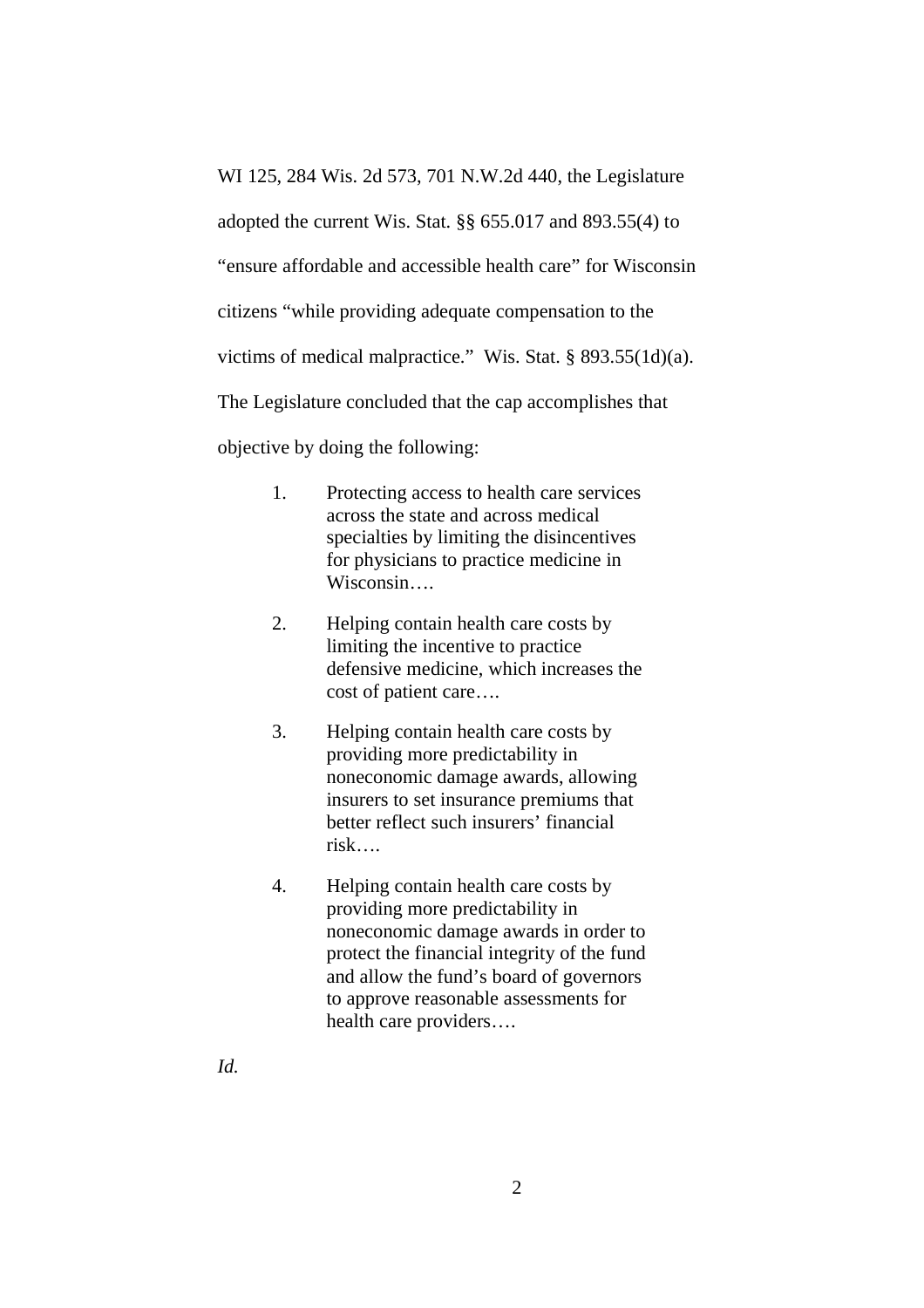These policy bases establish a rational basis for the system and its objectives, supported by federal and state studies and reports. Recent studies continue to support the legislative findings. It is within the Legislature's province to determine what evidence and arguments it finds to be most persuasive when making its policy choices. As the following demonstrates, there was, and continues to be, ample evidence supporting a cap to provide a rational basis for the Legislature's policy decision.

#### **A. The Cap Protects Access To Health Care Services Throughout The State.**

Just as a state's general litigation environment is an important factor in the decisions businesses make when deciding where to locate, $^2$  a state's medical liability environment affects physician decisions to practice in a particular state. Accordingly, Wisconsin's medical liability system affects its ability to compete with other states to attract and maintain sufficient numbers of physicians to continue to provide high-quality, cost-effective health care for

<sup>&</sup>lt;sup>2</sup> U.S. Chamber Institute for Legal Reform, 2012 State Liability Systems Survey: Lawsuit Climate (September 2012), http://www.instituteforlegalreform.com/uploads/sites/1/Lawsuit\_Cli mate\_Report\_2012.pdf?phpMyAdmin=4xZE47et5fXTNj495soMxJJ PJr6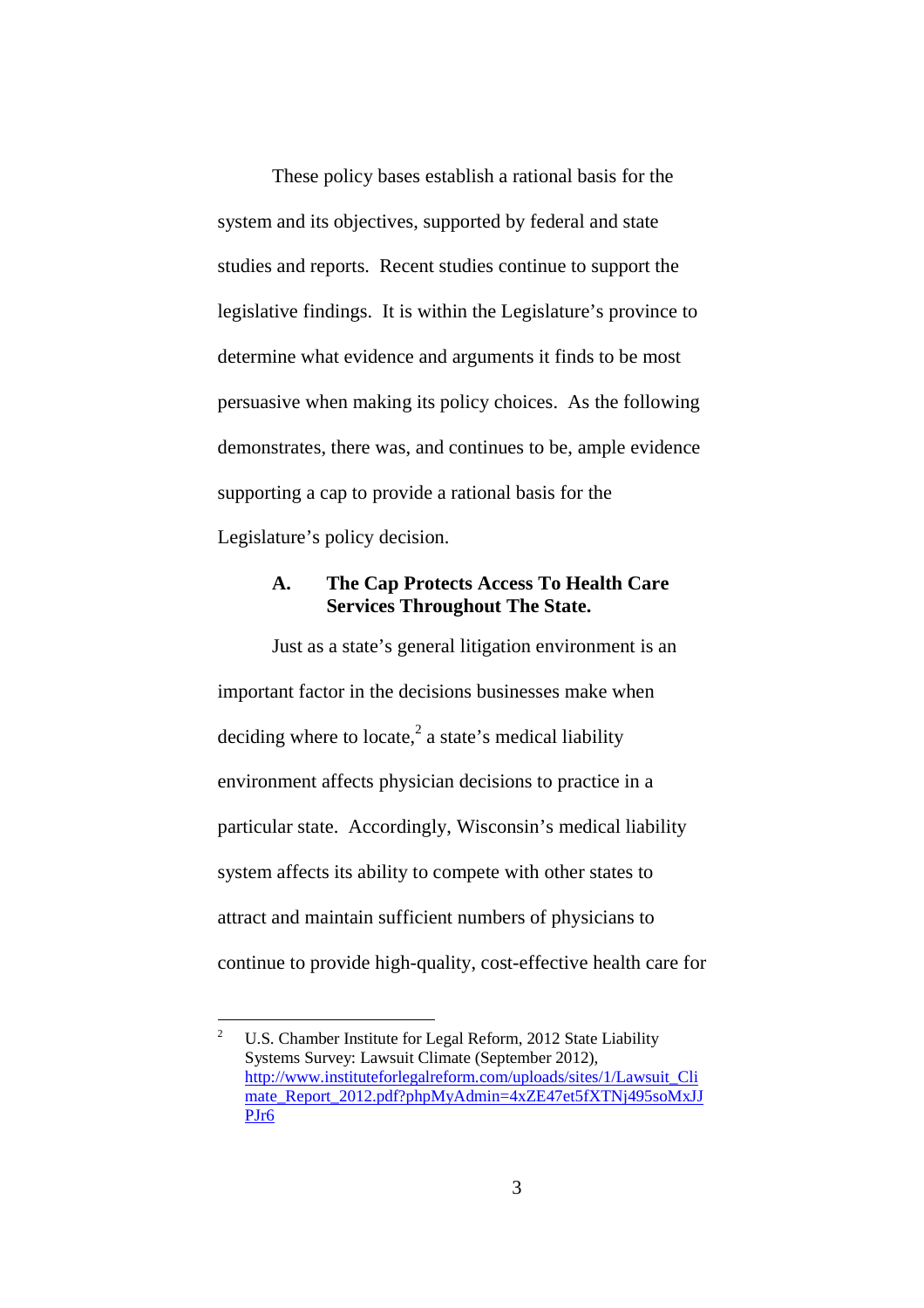Wisconsin residents. An estimated 100 additional physicians per year will need to enter the Wisconsin workforce to meet projected demands; without those new physicians, the projected shortage by the year 2030 will be over 2,000 physicians. One of the primary reasons physicians relocate to Wisconsin is the state's well balanced medical liability climate. $3$ 

There is a direct relationship between the medical liability climate in a state and its residents' access to high quality physicians. States with limitations on medical liability experience greater growth in physician supply (3% on average) than states without such limits.<sup>4</sup> For example, the cap adopted by Texas has attracted hundreds of new physicians to the state, outpacing the growth of the general population every year since 2007.

> Overall, Texas has enjoyed a 61 percent greater growth rate in newly licensed physicians in the past four years compared to the four years preceding reforms. Since 2003,...[t]he ranks of high-risk specialists have grown more than twice as fast as the state's population.

<sup>3</sup> Wisconsin Hospital Association, 100 New Physicians a Year: An Imperative for Wisconsin (November 2011), http://www.wha.org/pubarchive/reports/2011physicianreport.pdf

<sup>4</sup> Kessler, Donald P., William M. Sage & David J. Becker, "Impact of Malpractice Reforms on the Supply of Physician Services," JAMA (June 1, 2005), 2623, http://lib.ajaums.ac.ir/booklist/jama\_June-21\_6.pdf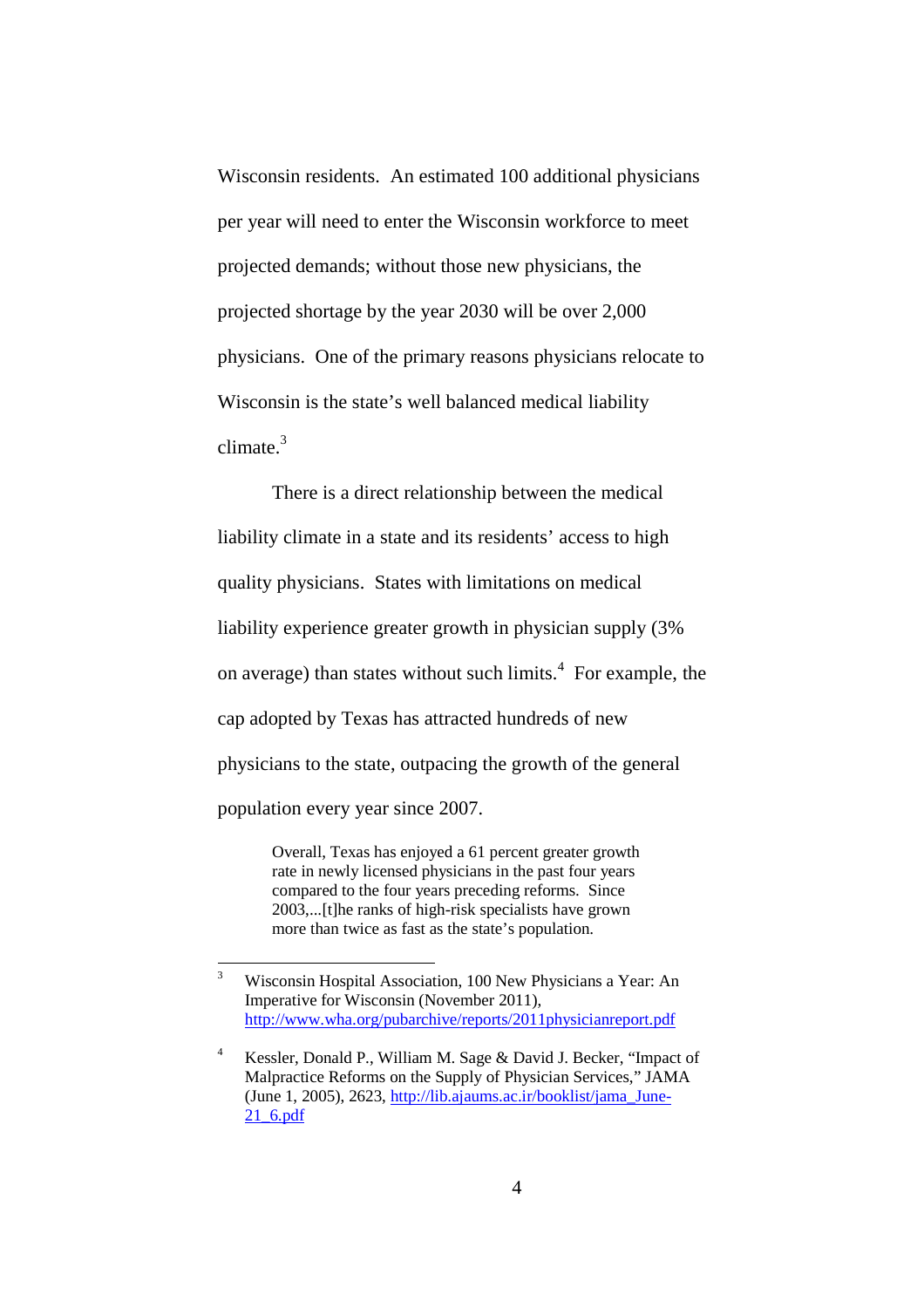Pediatric sub-specialists have grown ten times faster than the state's population. The number of geriatricians has more than doubled.... The ranks of rural obstetricians have grown nearly three times faster than the state's rural population…. Forty-six counties that did not have an emergency medicine physician now do. Thirty-nine of those counties are rural. Fifteen counties that did not have a cardiologist now do. Fourteen of those counties are rural. $5$ 

In contrast, states without caps have struggled to attract and retain physicians. In Illinois, which has not had a cap since 2010, "[h]alf of all graduating medical residents or fellows trained in Illinois leave the state to practice medicine elsewhere, in large part due to the medical liability environment in Illinois." <sup>6</sup> A study by Northwestern University warned that Illinois could face a shortage of physicians, especially in rural areas, as new physicians continue to flee to states like Wisconsin given the "toxic medical malpractice environment" in Illinois. *Id.* In short, "a cap makes health care more affordable and increases the

<sup>5</sup> [Texas Medical Association, "Proposition 12 Produces Healthy](http://www.texmed.org/tortreform/) Benefits," http://www.texmed.org/tortreform/ (accessed Nov. 17, 2014).

<sup>6</sup> Northwestern University News, "Graduating Doctors Flee Illinois, [Cite Malpractice Policy: Illinois Faces Critical Physician Shortage,](http://www.northwestern.edu/newscenter/stories/2010/11/doctors-flee-illinois.html) New Study Warns" (November 11, 2010), http://www.northwestern.edu/newscenter/stories/2010/11/doctorsflee-illinois.html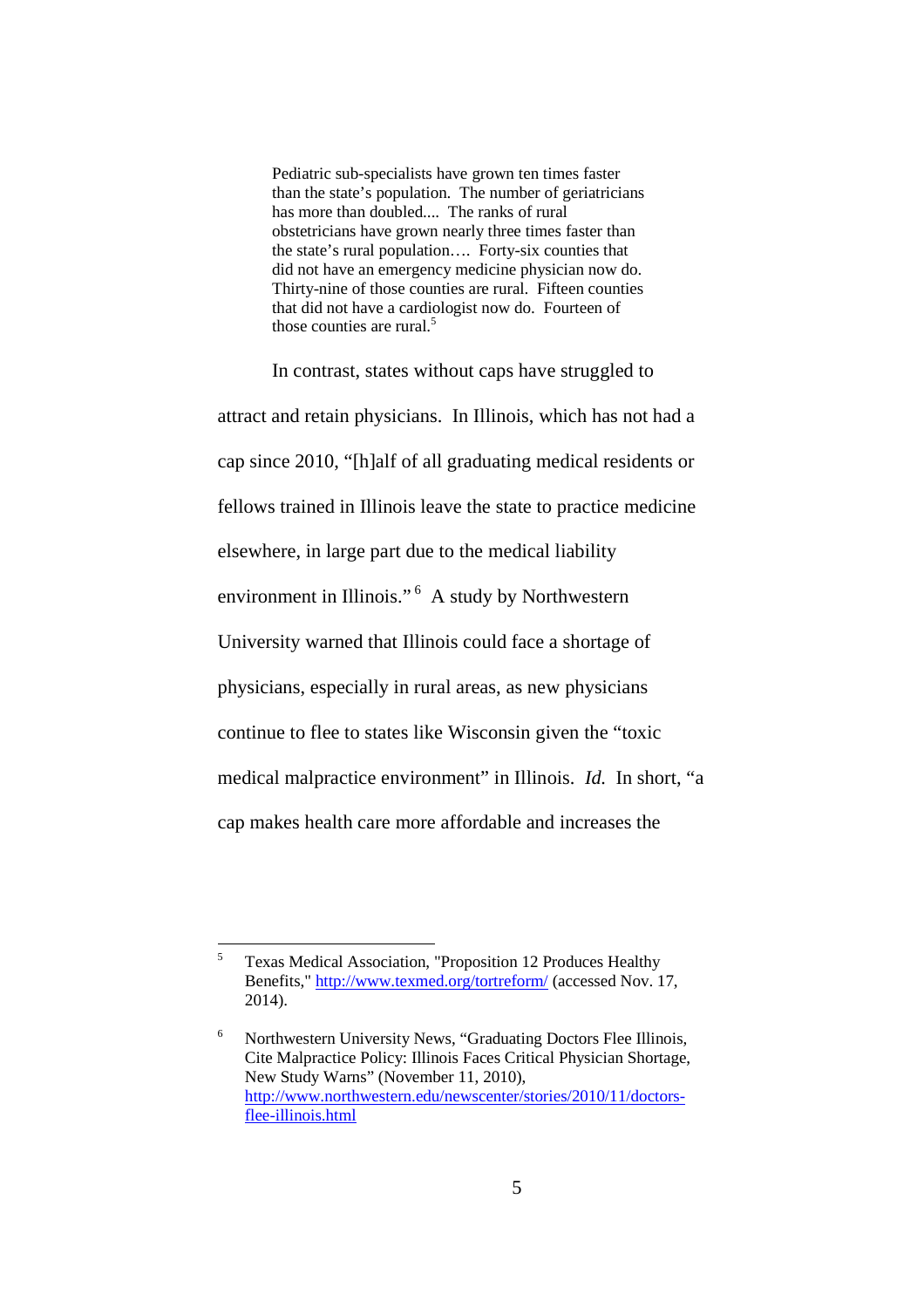public's access to physicians and hospitals when they require care."

Access to high-quality local care also impacts employers' decisions to locate or maintain jobs in Wisconsin.<sup>8</sup> "Access to high-quality health care will actually reduce health care costs over time, sometimes by as much as 40 to 50 percent…. Because Wisconsin provides some of the best health care in the nation, companies located here or that choose to locate within the state will provide their employees with exceptional health care at competitive rates, enjoy lowerthan-average premium increases and improve productivity and job satisfaction—leading to a strong competitive advantage for Wisconsin's employees and employers."<sup>9</sup>

<sup>&</sup>lt;sup>7</sup> Hamm, William G., H.E. Frech III & C. Paul Wazzan, MICRA and Access to Health Care: By Lowering Health Care Costs, MICRA Has Improved Californians' Access to Care, 3 (January 2014), http://www.capphysicians.com/sites/default/files/2014HammReport. pdf

<sup>8</sup> Kashian, Russell D. Ph.D., "Technical Efficiency and Cost-Ratios of State Health Care," Fiscal and Economic Research Center, University of Wisconsin-Whitewater, 7 (2015), http://www.wha.org/pdf/2015TechnicalEfficiencyReport.pdf

Wisconsin Economic Development Corporation, Quality Health Care–A Wisconsin Advantage, Insource (April 22, 2014), [http://inwisconsin.com/insource-newsletter/quality-health-care-a](http://inwisconsin.com/insource-newsletter/quality-health-care-a-wisconsin-advantage/)wisconsin-advantage/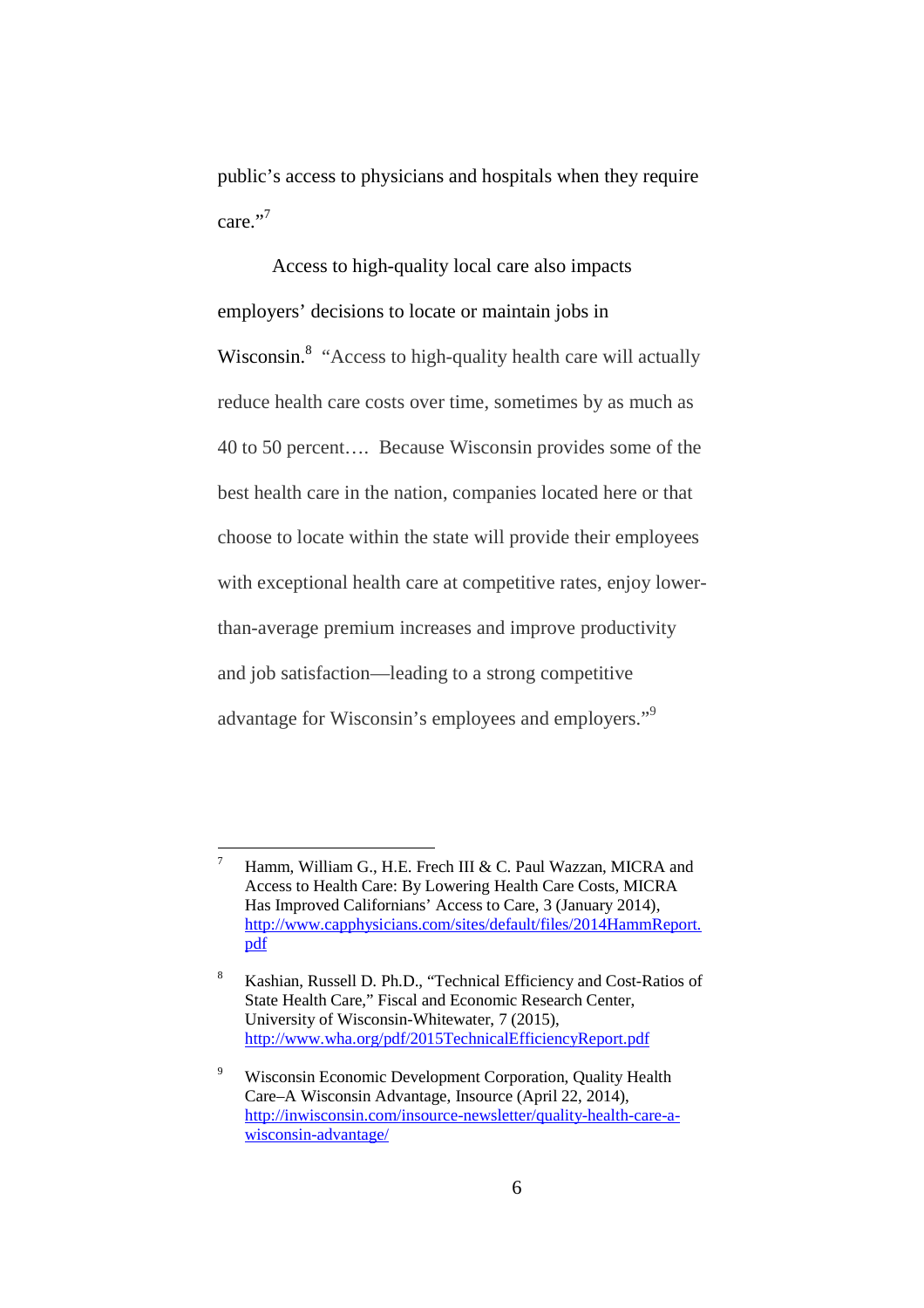#### **B. The Cap Helps Contain Health Care Costs By Limiting The Incentive To Practice Defensive Medicine.**

A cap reduces the practice of "defensive medicine" the ordering of additional diagnostic tests, procedures or hospital admissions by physicians to reduce their liability exposure. In states with caps, hospital expenditures have dropped by approximately five to nine percent within the first five years after the cap is adopted.<sup>10</sup> "[R]ecent research has provided additional evidence to suggest that lowering the cost of medical malpractice tends to reduce the use of health care services;" this is due to the reduction in the use of "diagnostic tests and other health care services when providers recommend those services principally to reduce their potential exposure to lawsuits."<sup>11</sup>

There is a direct correlation between higher malpractice awards, increased medical spending, and

<sup>10</sup> Kessler, Daniel P. & Mark McClellan, "Do Doctors Practice [Defensive Medicine," National Bureau of Economic Research](http://www.nber.org/papers/w5466) (February 1996), 33, http://www.nber.org/papers/w5466

<sup>&</sup>lt;sup>11</sup> Congressional Budget Office, Letter from Douglas W. Elmendorf, Director, to the Honorable Orrin G. Hatch, U.S. Senate (October 9, 2009), http://www.cbo.gov/sites/default/files/10-09-tort\_reform.pdf; Congressional Budget Office, Cost Estimate on the Help Efficient, [Accessible, Low-cost Timely Healthcare \(HEALTH\) Act of 2011](https://www.cbo.gov/publication/43197) (April 26, 2012), http://www.cbo.gov/publication/43197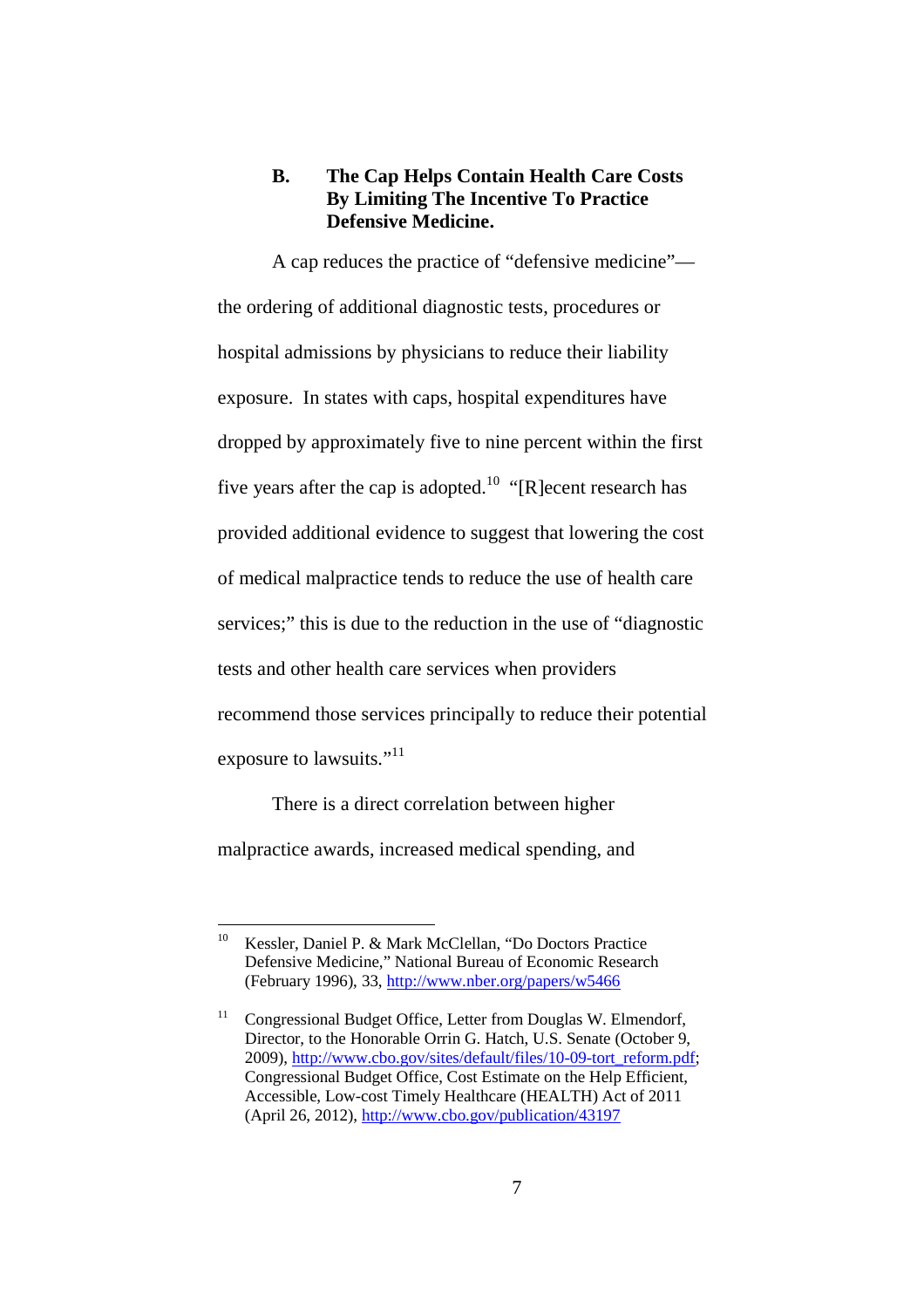increased health care costs for consumers.<sup>12</sup> "[S]tates with high malpractice liability will have total Medicare spending that is 4.2 percent higher and spending on physicians that is 7.0 percent higher," resulting in an increase in Medicare spending alone of "\$16.5 billion total and \$7.1 billion on physician services."<sup>13</sup> Accordingly, a cap reduces defensive medicine, thereby reducing health care costs for consumers and government health care programs.

# **C. The Cap Helps Control Health Care Costs By Reducing Medical Liability Insurance And Health Insurance Premiums.**

A cap lowers premiums for both medical liability insurance and private health insurance premiums.<sup>14</sup> Health care costs are directly lowered by reduced malpractice insurance premiums and reduced defensive medicine, which lowers health insurance premiums.<sup>15</sup>

<sup>12</sup> Baicker, Katherine, Elliot S. Fisher & Amitabh Chandra, "Malpractice Liability Costs and the Practice of Medicine in the Medicare Program," Health Affairs, 849-50 (2007), http://content.healthaffairs.org/content/26/3/841.full.pdf+html

<sup>13</sup> *Id.*

<sup>&</sup>lt;sup>14</sup> Congressional Budget Office, Cost Estimate on the Help Efficient, Accessible, Low-cost Timely Healthcare (HEALTH) Act of 2011 (April 26, 2012), http://www.cbo.gov/publication/43197

<sup>&</sup>lt;sup>15</sup> Congressional Budget Office, Letter from Douglas W. Elmendorf, Director, to the Honorable Orrin G. Hatch, U.S. Senate (October 9, 2009), http://www.cbo.gov/sites/default/files/10-09-tort\_reform.pdf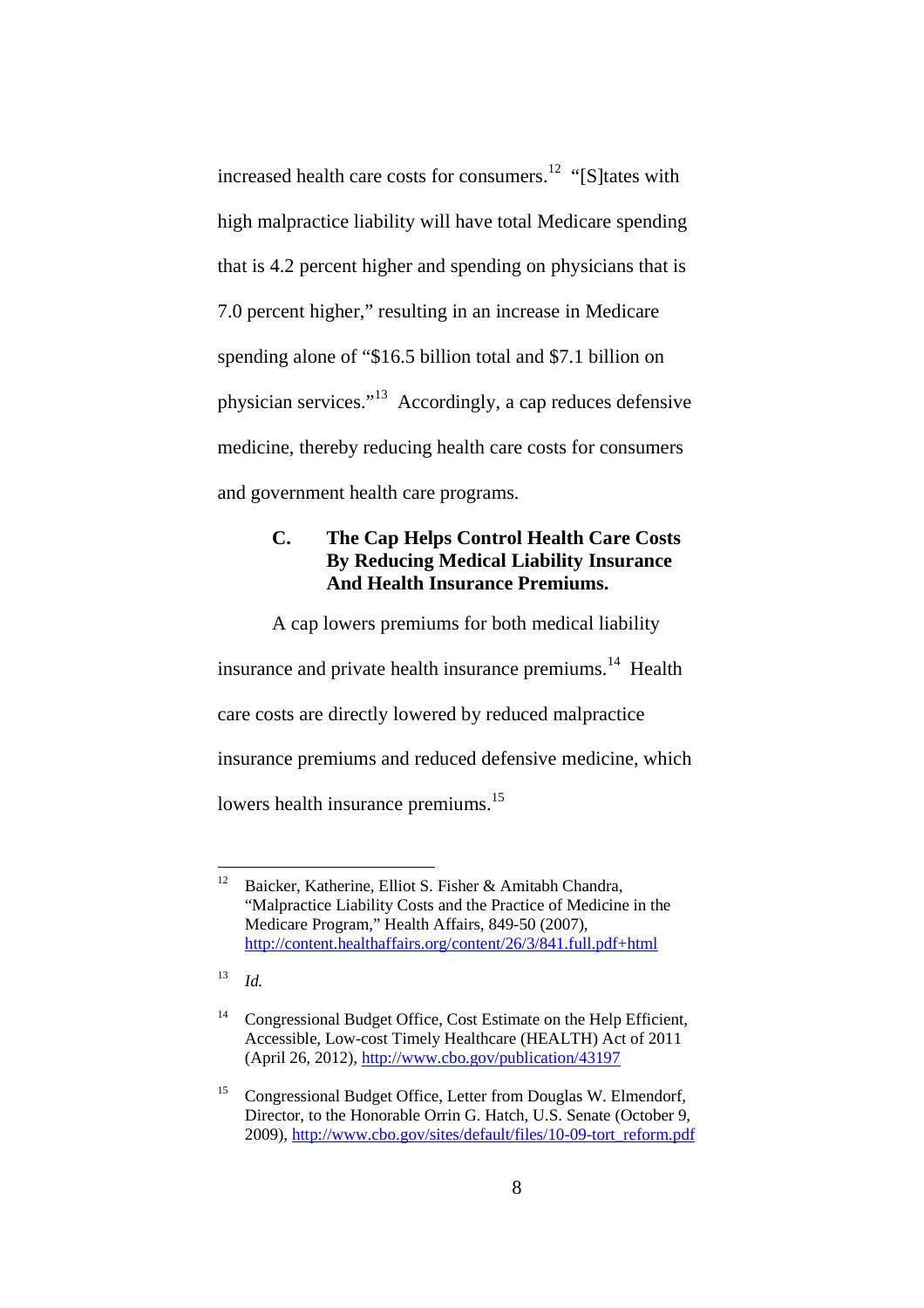"Noneconomic damages caps and other reforms are … associated with lower premiums."<sup>16</sup> Prior to the invalidation of the Illinois cap, the Illinois Department of Insurance observed: (1) a decrease in medical malpractice premiums, with premiums declining from "\$606,355,892 in 2005 to \$541,278,548 in 2008;" (2) an increase in competition among medical malpractice insurance companies, including an increase from 14 major companies in 2005 to 19 major companies in 2008; and (3) the entry of new companies offering medical liability insurance, with five new major companies entering the market between 2005 and 2008.<sup>17</sup> Following the invalidation of the Illinois cap in 2010, medical providers faced an estimated 18% increase in the cost of medical liability insurance.<sup>18</sup>

<sup>16</sup> [Viscusi, W. Kip & Patricia H. Born, "Damages Caps, Insurability,](http://onlinelibrary.wiley.com/doi/10.1111/j.0022-4367.2005.00114.x/abstract) and the Performance of Medical Malpractice Insurance," *Journal of Risk and Insurance* (March 2005), http://onlinelibrary.wiley.com/doi/10.1111/j.0022- 4367.2005.00114.x/abstract

<sup>&</sup>lt;sup>17</sup> [Illinois Department of Insurance, "Illinois Department of Insurance](http://insurance2.illinois.gov/newsrls/2010/02202010_a.asp) Encourages Insurers to Comply with 2005 Medical Malpractice Reforms" (February 20, 2010), http://insurance.illinois.gov/newsrls/2010/02202010\_a.asp

<sup>18</sup> Crain's Chicago Business, "Illinois Med-Mal Ruling to Boost Insurers' Costs 18%" (February 22, 2010), [http://www.chicagobusiness.com/article/20100222/NEWS03/200037](http://www.chicagobusiness.com/article/20100222/NEWS03/200037194/illinois-med-mal-ruling-to-boost-insurers-costs-18-study) 194/illinois-med-mal-ruling-to-boost-insurers-costs-18-study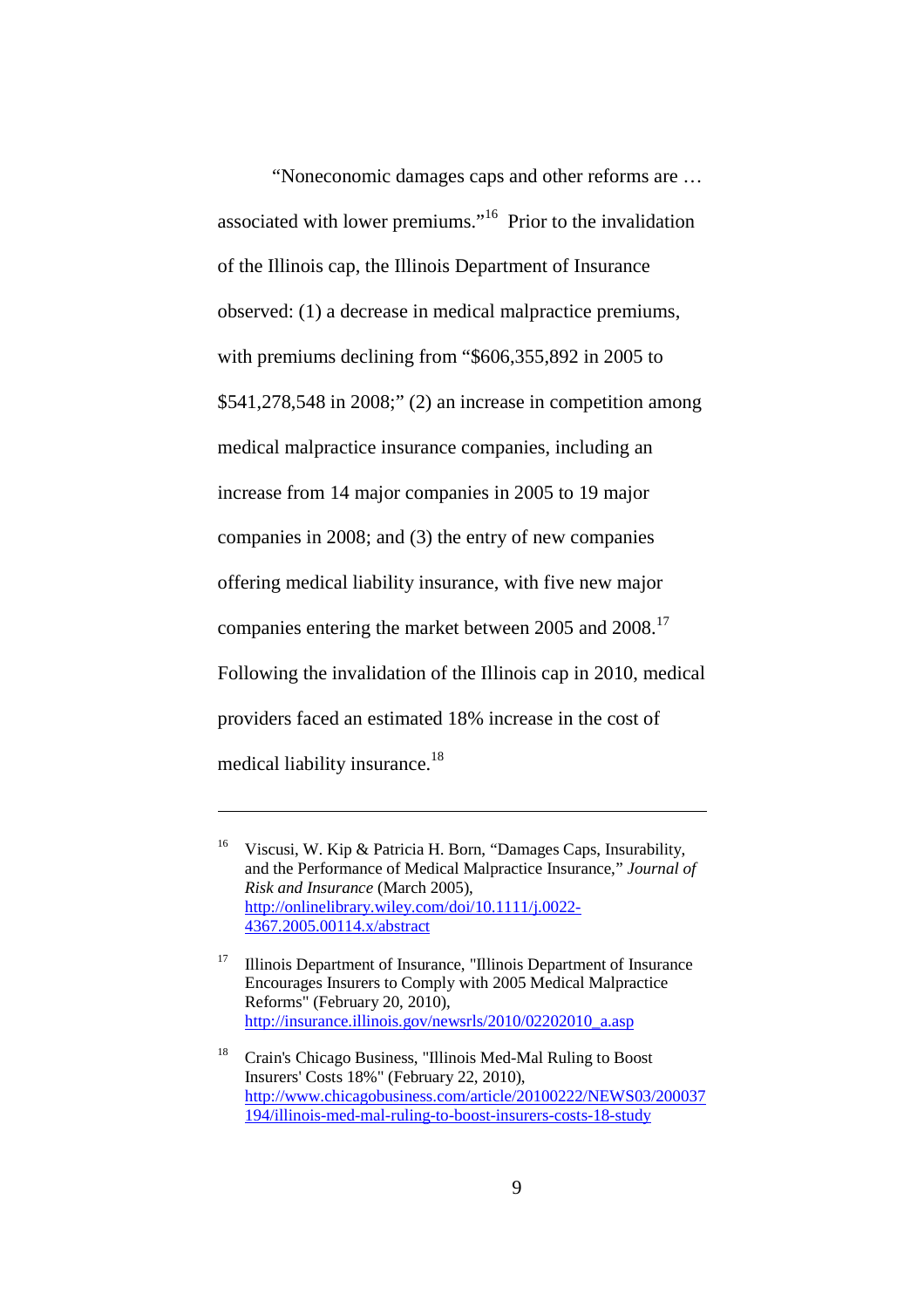For consumers, medical liability reform also reduces the cost of private health insurance premiums or limits the amount of further increases. A comprehensive medical liability system, like Wisconsin's, that includes "caps on noneconomic damages, collateral source reform, and joint and several liability reform reduce[s] self-insured premiums by 1 to 2 percent each. When the effects of reform are estimated jointly, caps on non-economic damages and collateral source remain independently significant and their point estimates imply a joint reduction of healthcare costs of 2.3 percent. In addition, the effect of reform tends to increase over time."<sup>19</sup> Accordingly, caps reduce insurance costs both for providers and consumers.

<sup>19</sup> Avraham, Ronen, Leemore S. Darny & Max M. Schanzenbach, "The Impact of Tort Reform on Employer-Sponsored Health Insurance [Premiums," National Bureau of Economic Research, 22 \(September](http://www.nber.org/papers/w15371) 2009), http://www.nber.org/papers/w15371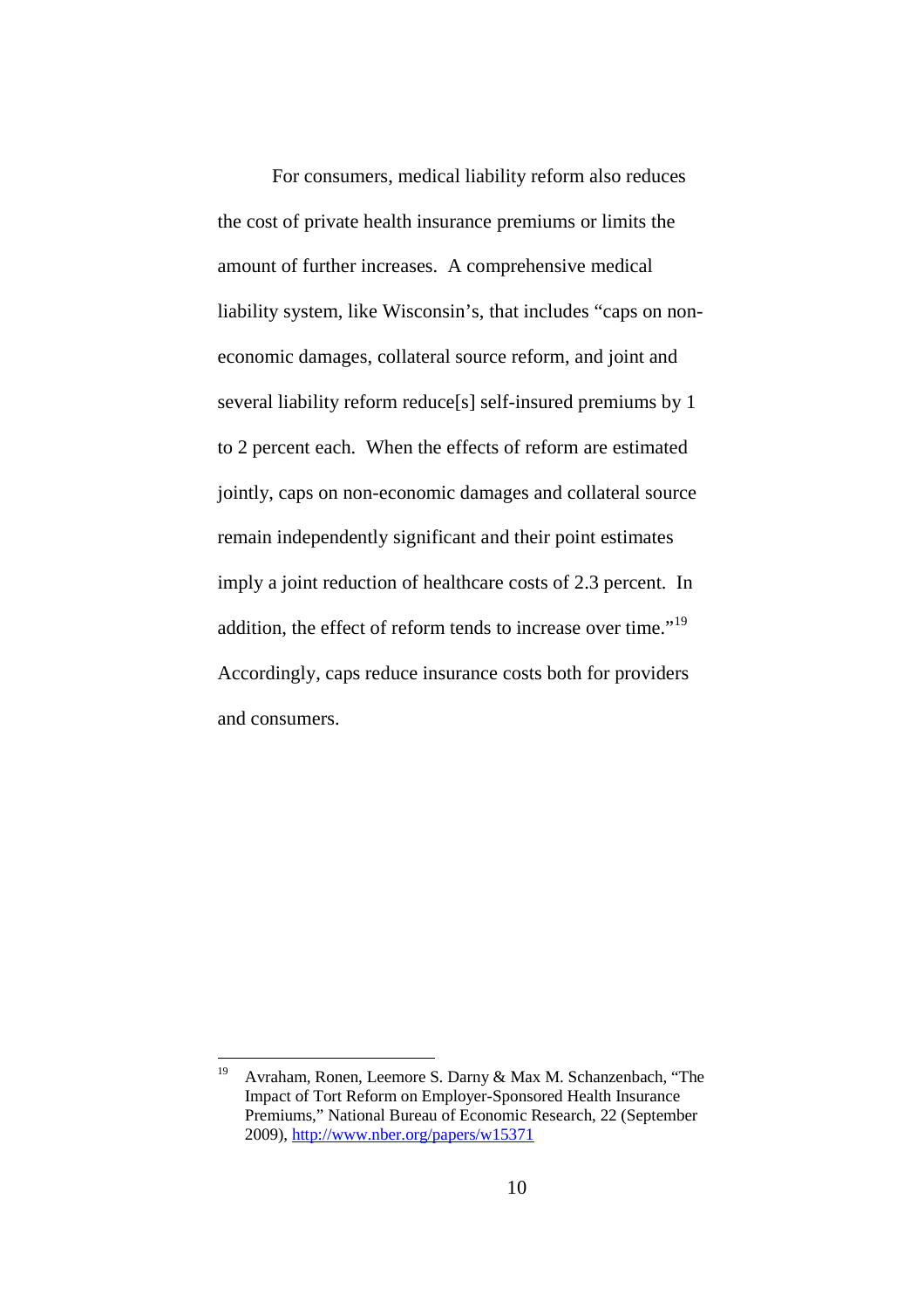#### **D. The Cap Ensures The Financial Integrity Of The Fund And Guarantees Recovery Of Economic Damages By Injured Patients.**

The cap also helps protect the financial integrity of the Injured Patients and Families Compensation Fund ("Fund"). The Fund guarantees that injured patients recover all of their economic damages. The cap assures that the Fund will have sufficient resources to compensate recipients of malpractice awards for economic damages. The Fund places malpractice award recipients in a better position than other injured parties—recipients are guaranteed recovery from the Fund; other injured parties are not guaranteed recovery, left instead to hope that a tortfeasor has sufficient insurance coverage. Therefore, the continued health of the Fund is critical to the proper functioning of the system.

During the period when the prior cap was invalidated under *Ferdon*, the Fund's undiscounted, unpaid liabilities increased by approximately \$173 million. This resulted in an increase in the Fund's estimated liabilities, decreasing the Fund's surplus and reflecting a future deficit on the Fund's financial statements. The Fund's provider assessments increased by 25 percent between the 2005-06 and 2006-07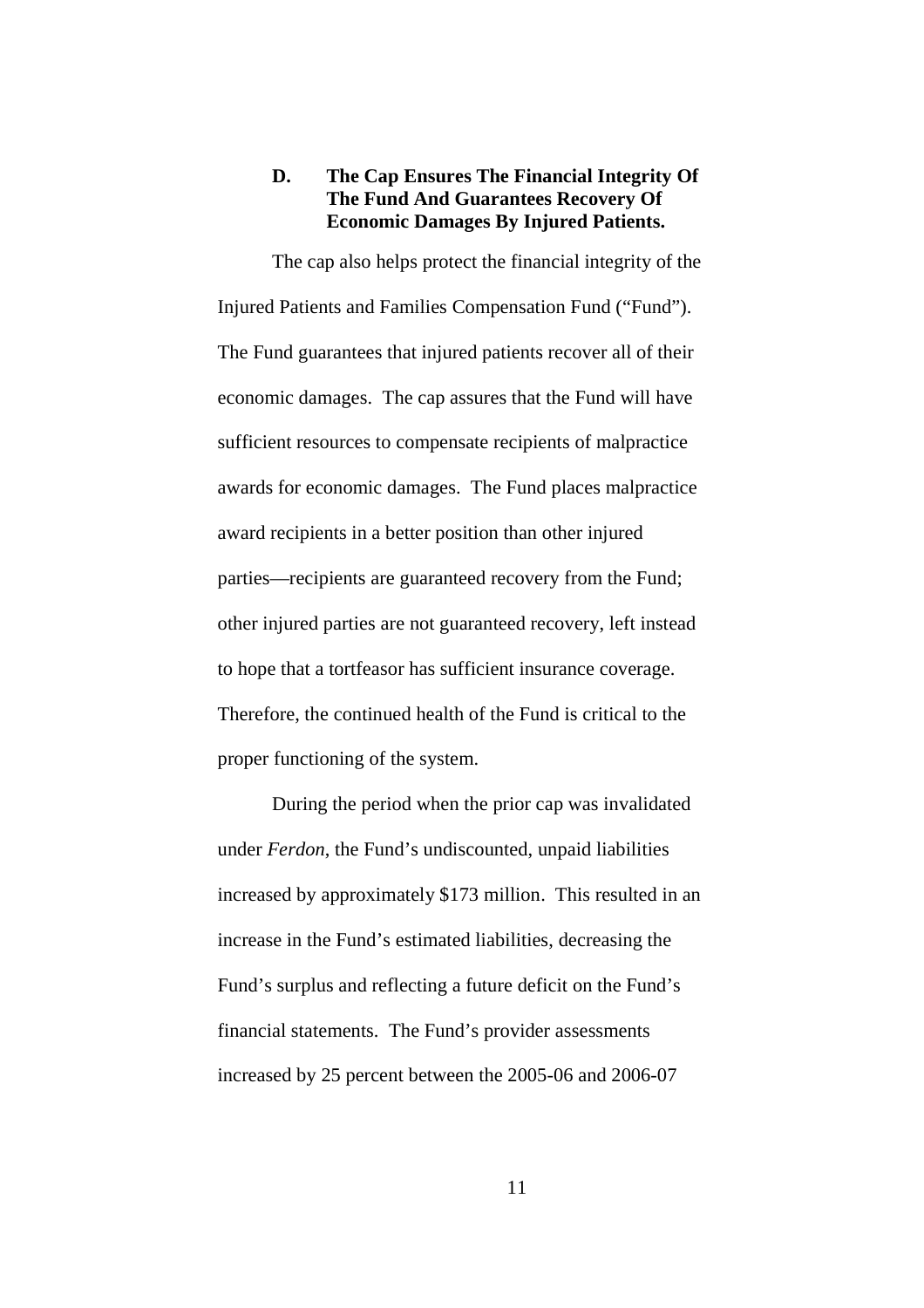fiscal years.<sup>20</sup> *See Wis. Med. Soc'y, Inc. v. Morgan*, 2010 WI 94, ¶ 22, 328 Wis. 2d 469, 787 N.W.2d 22. Although the Fund has a healthier net asset balance, "[i]n the event that the caps are overturned, the Fund is exposed to the potential of significantly larger claims than if the caps remain in place," thereby requiring the reconsideration of the appropriate net asset balance range "in light of the change in large loss potential."<sup>21</sup>

Following the *Ferdon* decision, the Fund made increased claim payments between the 2005-06 and 2008-09 fiscal years resulting from incidents that occurred prior to implementation of the new cap. "As a result, several claims paid during FY 2005-06 through FY 2008-09 included noneconomic damage awards that were significantly larger than either the old or the current limit."<sup>22</sup> Accordingly, any change to the application of the cap could have a negative

<sup>20</sup> Wisconsin Legislative Fiscal Bureau, Injured Patients and Families Compensation Fund, 6-7 (January 2009), http://legis.wisconsin.gov/lfb/publications/Informational-Papers/Documents/2009/84\_injured%20patients%20and%20families %20compensation%20fund.pdf.

 $21$  Pinnacle Actuarial Resources, Wisconsin Injured Patients and Families Compensation Fund: Actuarial Analysis as of September 30, 2014, 19 (December 3, 2014).

<sup>&</sup>lt;sup>22</sup> Wisconsin Legislative Audit Bureau, Injured Patients and Families Compensation Fund, Office of the Commissioner of Insurance, 13 (March 2013), http://legis.wisconsin.gov/lab/reports/13-4full.pdf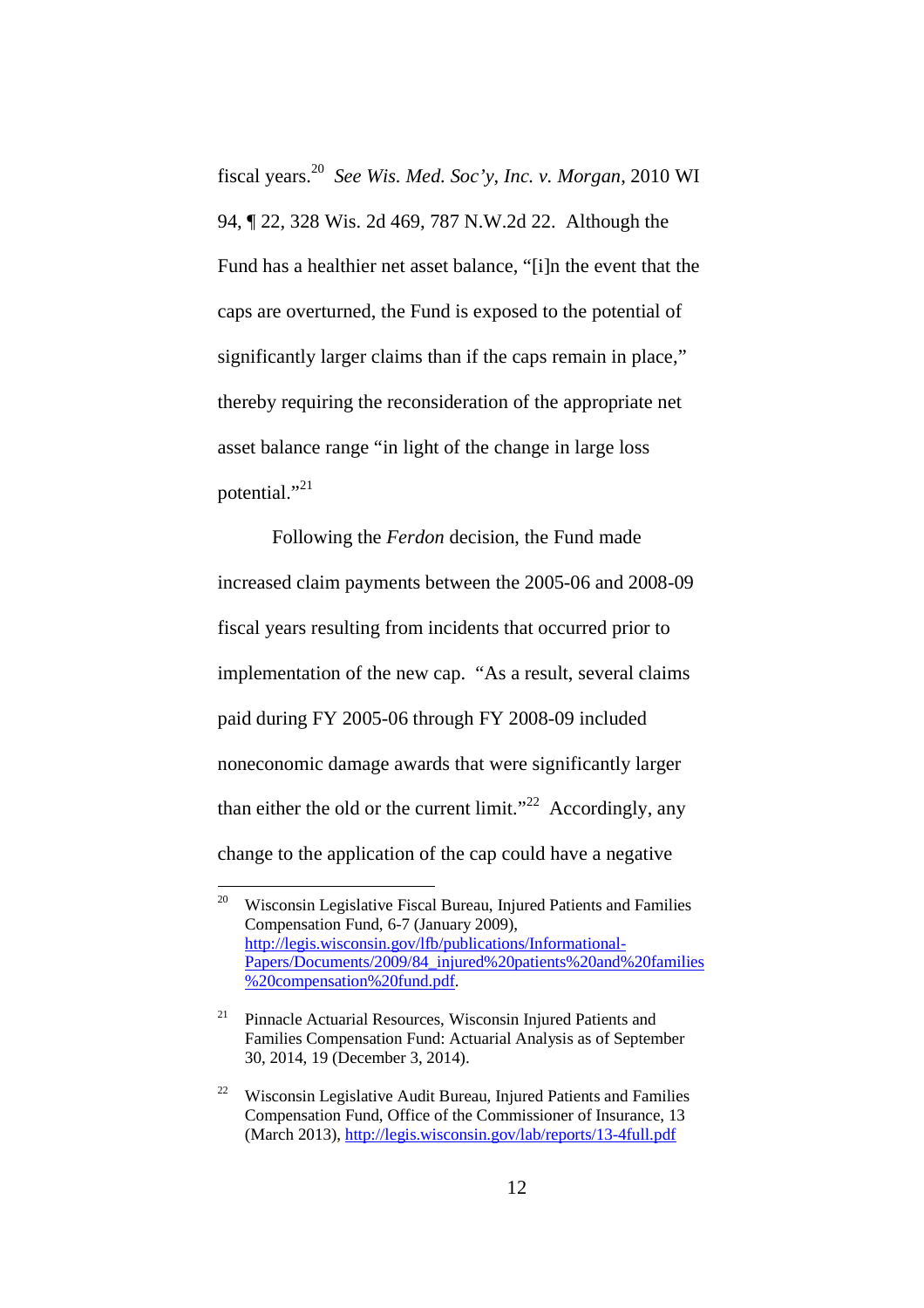impact on the Fund, which would directly impact the ability of patients to recover economic damages in medical liability cases.

# **II. THE CONSTITUTIONALITY OF THE CAP CANNOT BE DEPENDENT ON ECONOMIC MARKET CONDITIONS.**

As the studies discussed above establish, the cap is just as necessary today as it was at the time of enactment. The Fund balance alone is not an indication that the legislative findings identified in the statute are no longer valid. To the contrary, the studies discussed above demonstrate that each of the four legislative findings and the purposes for the legislation continue to be as relevant today as when the law was enacted. No circumstances have changed that support the trial court's decision to undertake its own policy analysis to invalidate the cap on an as applied basis. If the Legislature believes that its policy analysis should be revisited due to changed circumstances, it is the sole province of the Legislature to revisit its policy choice.

The cap is one part of a "comprehensive, multifaceted scheme designed to address a perceived threat to [the] state's health care system." When considering the validity of a cap, "[i]t is not easy for courts to step in and say that what was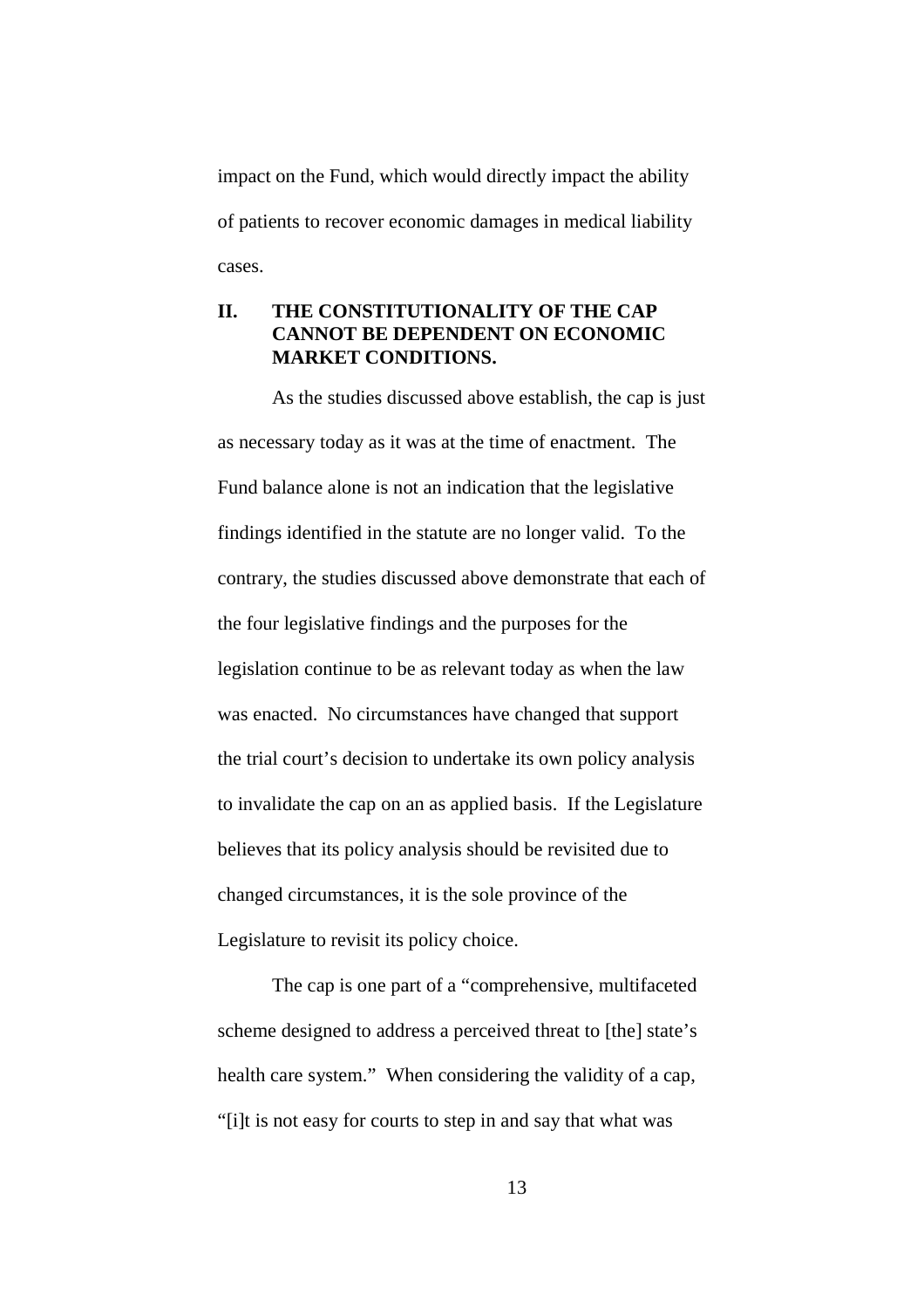rational in the past has been made irrational by the passage of time, change of circumstances, or the availability of new knowledge. Nor should it be. Too many issues of line drawing make such judicial decisions hazardous." *Chan v. Curran*, 237 Cal. App. 4th 601, 613 (2015). Therefore, the "modification or repeal of a statute made obsolete by virtue of changed conditions is a legislative, not a judicial, prerogative." *Id*. at 614. The success of a law in accomplishing its purposes does not render the law invalid. *Id*. at 618; *accord Bostco LLC v. Milwaukee Metro. Sewerage Dist.*, 2013 WI 78, ¶¶ 77-78, 350 Wis. 2d 554, 835 N.W.2d 160 (within the legislative authority to set a governmental damage cap to avoid "the risk of devastatingly high judgments while permitting victims of public tortfeasors to recover their losses up to that limit.").

Neither can the "as applied" analysis invalidate the Legislature's policy decision to implement the cap. The fact that the Fund currently has a higher balance than in the past does not invalidate those legislative policy decisions supporting the law, nor does the relationship between the Fund balance and the amount of the noneconomic damages award in this case.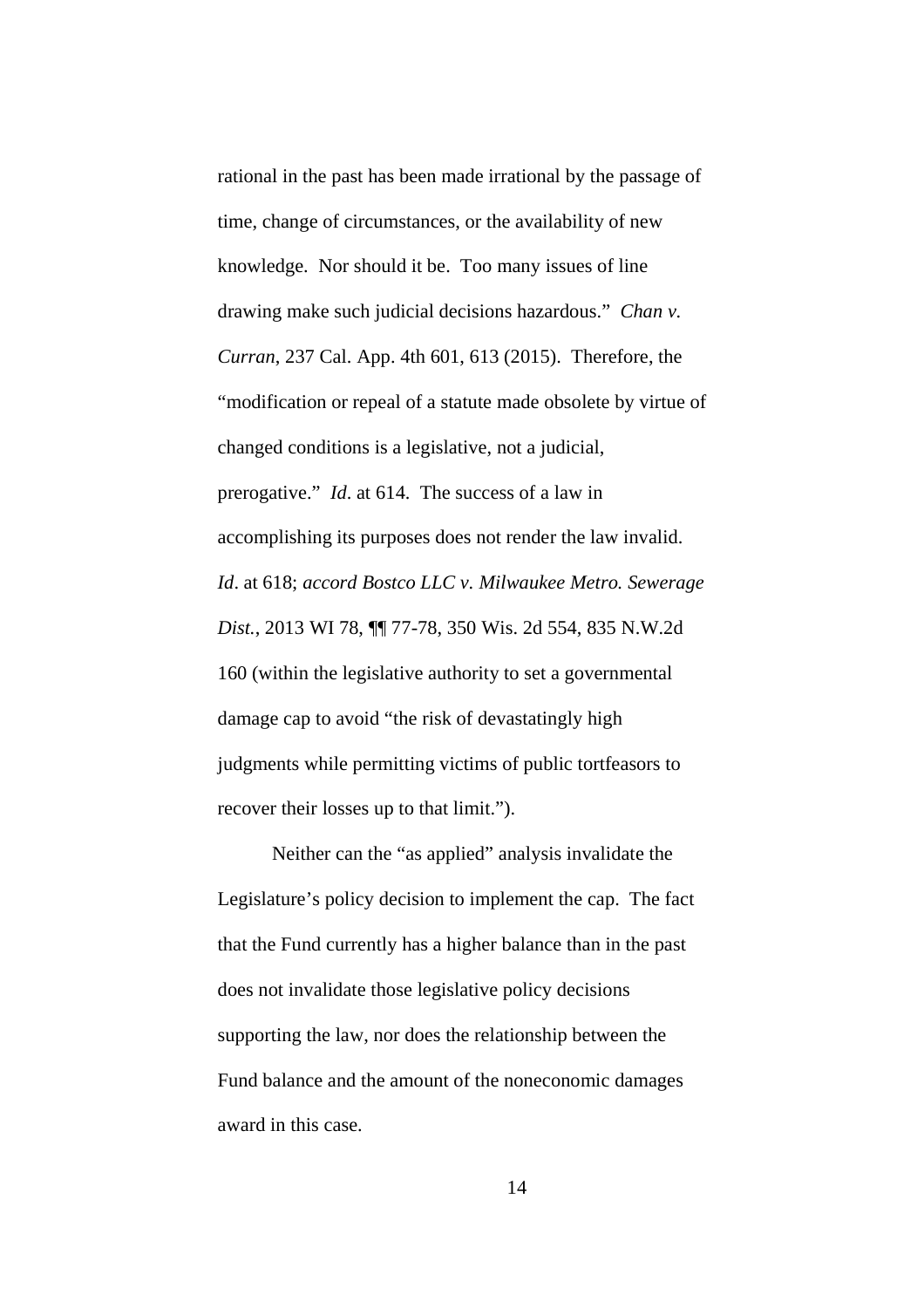Petitioners further argue that the cap is unreasonable because the maximum amount allowed by the cap decreased the amount awarded by the jury in their case by approximately 98%. Respondents refute this argument as irrelevant, stating that, by comparing the jury award to the damages cap, Petitioners are improperly claiming that the cap "is unconstitutional under Article 9 'as applied' to the verdict in this case." We agree with Respondents that … we cannot and do not focus on the disparity between the jury award and the statutory cap. *See Prince George's Cnty. v. Longtin*, 419 Md. 450, 517 n. 13, 19 A.3d 859, 900 n. 13 (2011) (Harrell, J., concurring and dissenting) (rejecting the notion that a "damages cap becomes more or less valid, depending on the size of the trial award").

*Espina v. Jackson*, 112 A.3d 442, 462 (Md. Ct. Ap. 2015).

The Fund was created to ensure the availability of its assets for all potential claimants, not to ensure maximum, unlimited recovery in individual cases. The trial court's "as applied" challenge is actually a facial challenge; by questioning whether an individual award from the Fund will threaten the overall policies supporting the cap, the trial court usurped the role of the Legislature to make policy decisions on an aggregate basis for the good of all residents rather than on an as applied basis for the good of the current plaintiff.

The trial court's "as applied" analysis makes the existence of constitutional rights dependent on economic conditions: an injured patient will have a constitutional right to full recovery in robust economic times but the same injured patient will not have those same constitutional rights during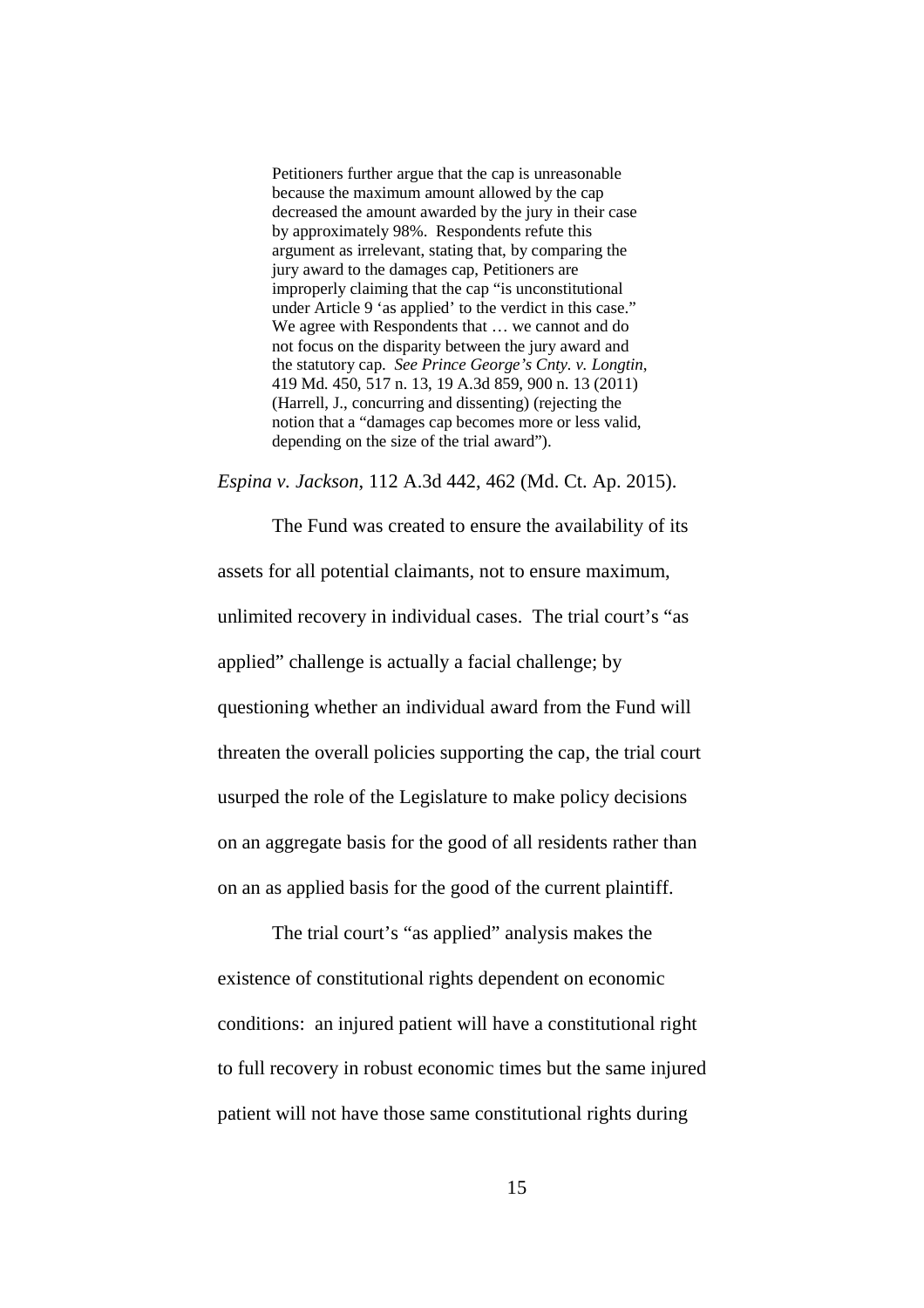recessionary times where the Fund has been depleted by investment losses, increased claims or the return of surplus to providers via reduced contribution levels. Yet, constitutional rights do not come and go based on the vagaries of economic market fluctuations. Such an interpretation of constitutional jurisprudence cannot reasonably be sustained. If economic circumstances have changed such that the current cap should be reconsidered, the "modification or repeal of a statute made obsolete by virtue of changed conditions is a legislative, not a judicial, prerogative." *See Chan*, 237 Cal. App. 4th at 614.

#### **CONCLUSION**

For the foregoing reasons, the Court should reverse the portion of the circuit court's decision finding the cap unconstitutional as applied.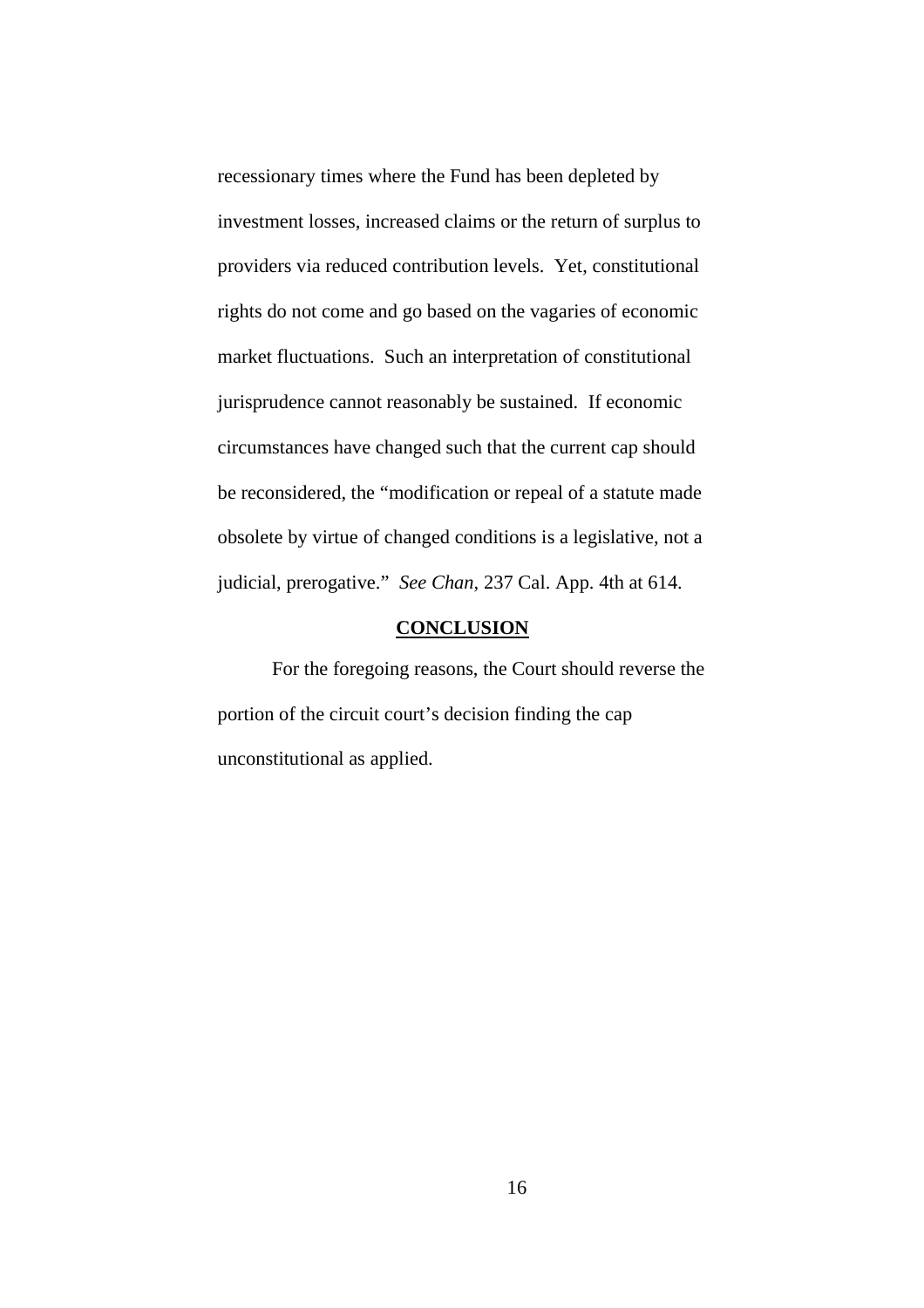Dated this 15th day of October, 2015.

Attorneys for The Wisconsin Hospital Association, the Wisconsin Medical Society and the American Medical Association

By: */s/ Jeffrey L. Vercauteren* Thomas M. Pyper State Bar No. 1019380 Jeffrey L. Vercauteren State Bar No. 1070905

P.O. ADDRESS: WHYTE HIRSCHBOECK DUDEK S.C. P.O. Box 1379 Madison, WI 53701-1379 608-255-4440 608-258-7138 (fax) tpyper@whdlaw.com jvercauteren@whdlaw.com WHD/11922304.2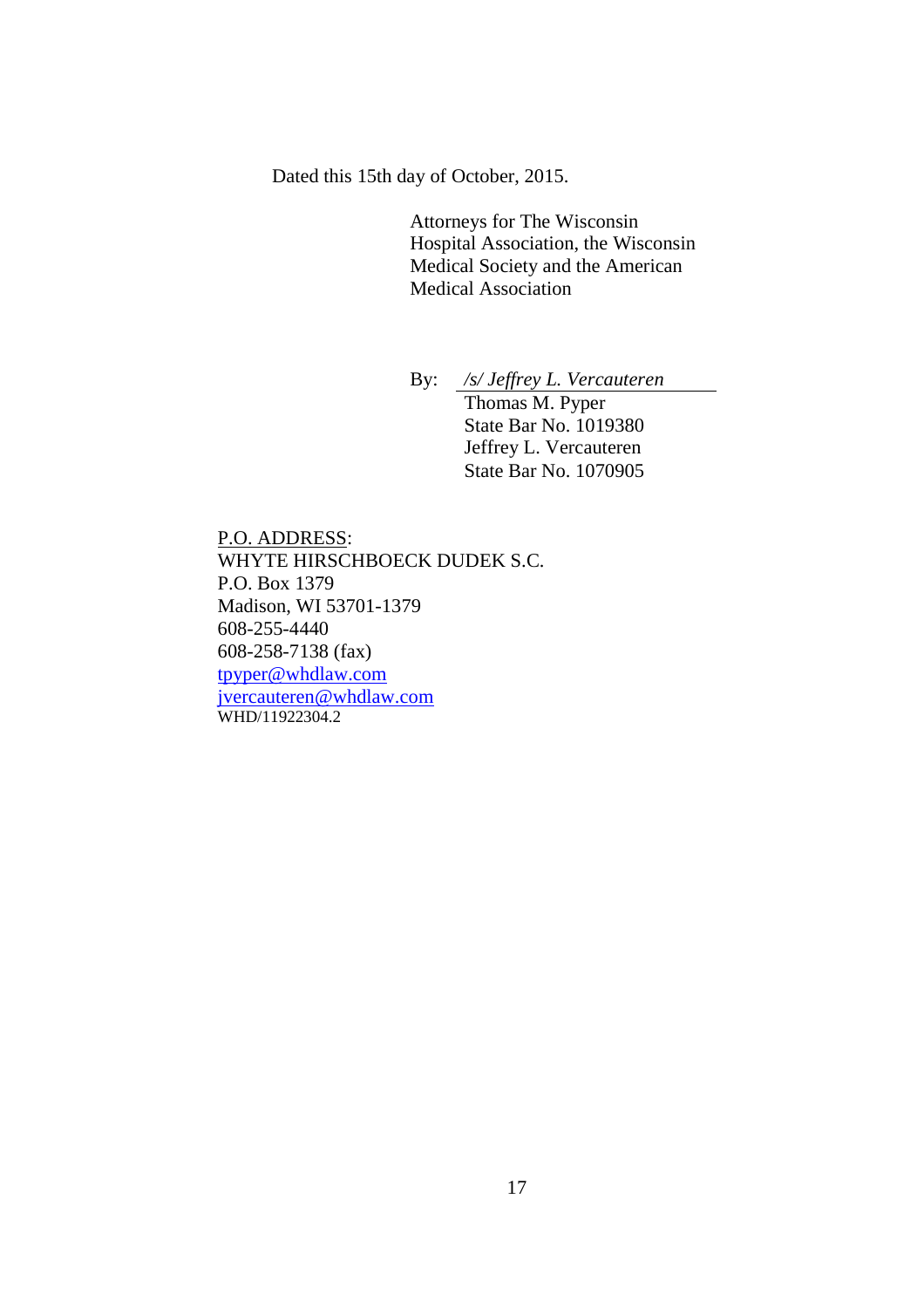#### **FORM AND LENGTH CERTIFICATION**

I hereby certify that this brief conforms to the rules contained in s. 809.19(8)(b) and (c) for a brief and appendix produced with a proportional serif font: Min. printing resolution of 200 dots per inch, 13 point body text, 11 point for quotes and footnotes, leading of min. 2 points, maximum of 60 characters per full line of body text. The length of this brief is 2,941 words.

Dated this 15th day of October, 2015.

Attorneys for The Wisconsin Hospital Association, the Wisconsin Medical Society and the American Medical Association

By: */s/ Jeffrey L. Vercauteren* Thomas M. Pyper State Bar No. 1019380 Jeffrey L. Vercauteren State Bar No. 1070905

P.O. ADDRESS: WHYTE HIRSCHBOECK DUDEK S.C. P.O. Box 1379 Madison, WI 53701-1379 608-255-4440 608-258-7138 (fax) tpyper@whdlaw.com jvercauteren@whdlaw.com